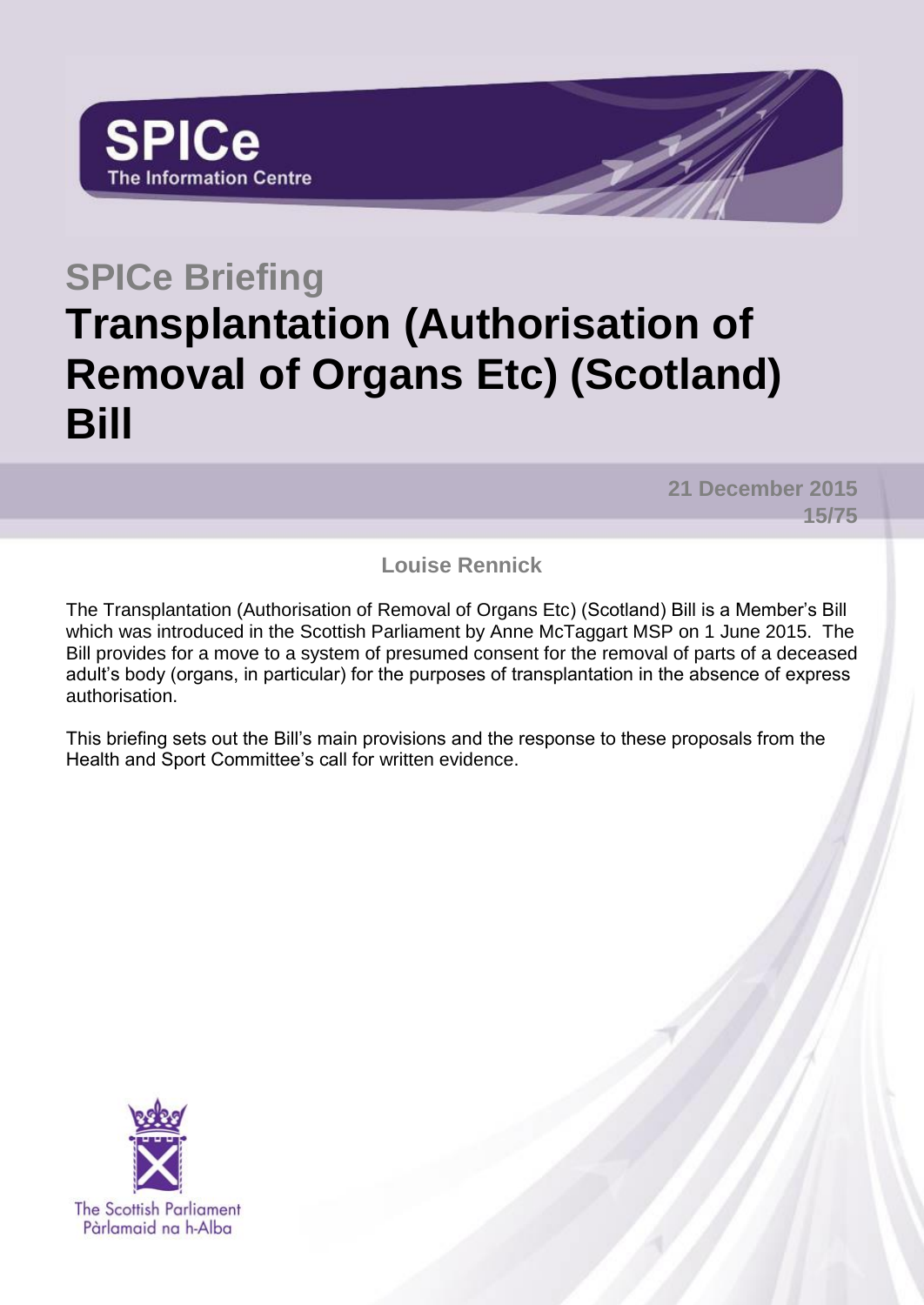# **CONTENTS**

| ANNEXE: PROCESS UNDER 2006 ACT (AS AMENDED BY BILL) TO ESTABLISH WHETHER ORGANS MAY |  |
|-------------------------------------------------------------------------------------|--|
|                                                                                     |  |
|                                                                                     |  |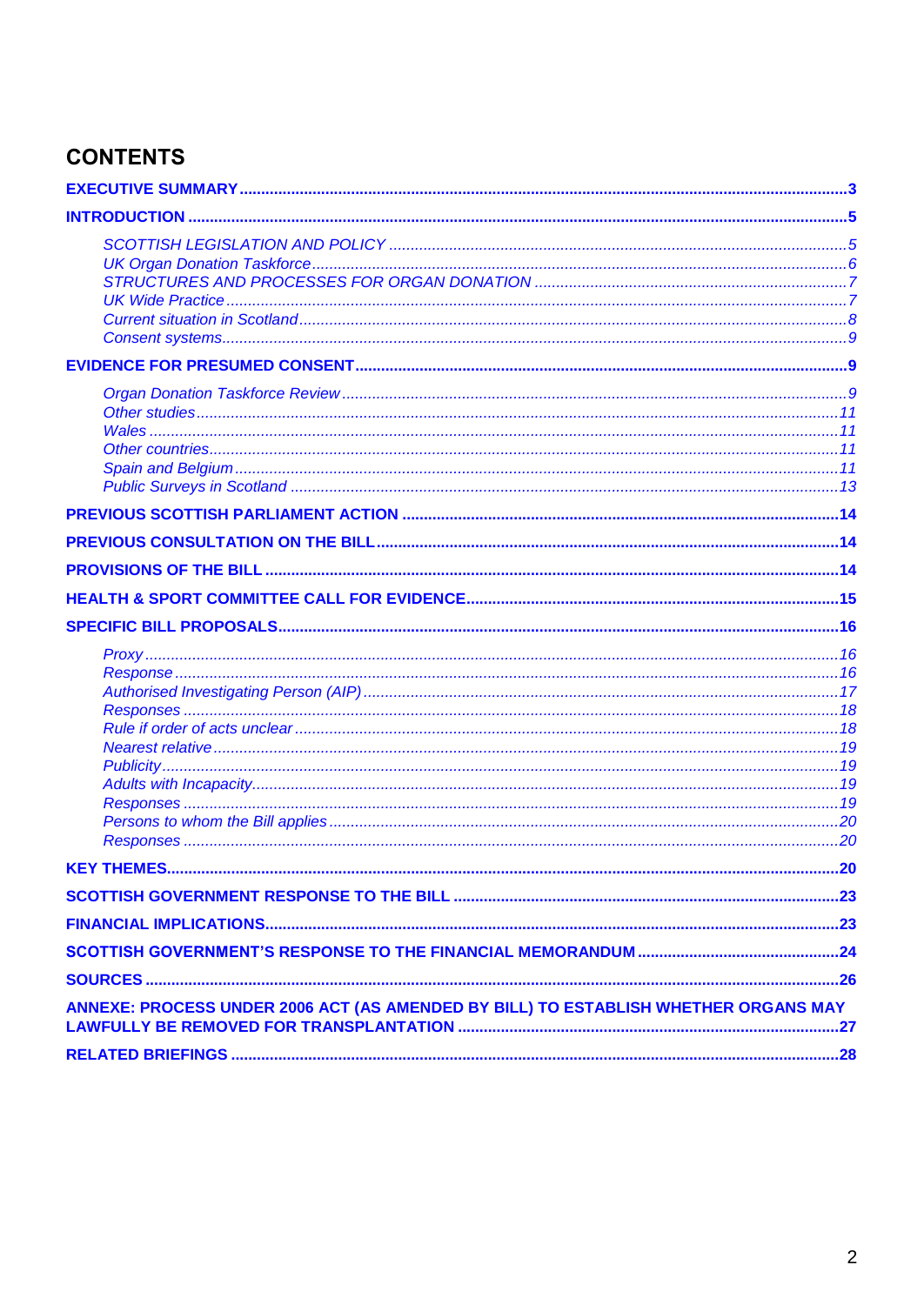

# **EXECUTIVE SUMMARY**

<span id="page-2-0"></span>The Transplantation (Authorisation of Removal of Organs Etc.) (Scotland) Bill is a Member's Bill, introduced by Anne McTaggart MSP on 1 June 2015.

The Human Tissue (Scotland) Act 2006 is the current legislative framework for organ donation and transplantation in Scotland. This legislation provides for an opt-in system for organ donation where individuals must authorise the removal and use of their organs after death for the purposes of transplantation. In Scotland the current legislation applies to children from the age of 12.

There are different types of consent systems and the 2 main broad types are opt-in and opt-out with 'hard' and 'soft' versions. An opt-in system is where an individual expresses their choice to donate organs or tissue by joining the organ donor register or carrying an organ donor card. An opt-out system is where the individual is required to explicitly make it known while they are alive that they are not in favour of their organs being used for transplant when they die. The key difference between the two systems is that an opt-in system involves an individual expressly stating that a wish that their organs and tissue be used for transplant on their death. On the other hand, an opt-out system assumes that organs and tissue are available for transplant unless there is a specific instruction to the contrary. The 'soft' version of either opt-in or opt-out usually means that the family has a say in the final decision about organ donation at the time of a person's death.

The Bill provides for a move to a "soft opt-out" system which allows (in certain circumstances) for the removal of parts of a deceased adult's body (organs, in particular) for the purposes of transplantation in the absence of express authorisation.

Under the Bill, it will still be possible for people to opt-in to organ donation, but the Bill will also give adults resident in Scotland the options of appointing a proxy to make a decision about authorisation on their behalf, or to register in advance an objection to removal (i.e. to opt-out). The Bill then provides a mechanism that authorises the removal of parts of a deceased adult's body in certain situations where the adult did not register such an objection (i.e. did not opt-out) and where there is no appointed proxy to make a decision on their behalf.

The aim of the Bill is to increase the number of organs and tissue made available for transplantation in Scotland and hence to allow more transplants to be carried out, reducing waiting list and saving lives.

Scotland has increased the number of organ donations since the 2006 Act and the Organ Donation Taskforce report in 2008. Scotland has the highest proportion of people, (41%), registered on the Organ Donor Register when compared to the other countries of the UK. However there are still not enough donated organs to save people's lives in the UK.

In Scotland over the period 2008-2013 62% of donors were not on the register at the point of death.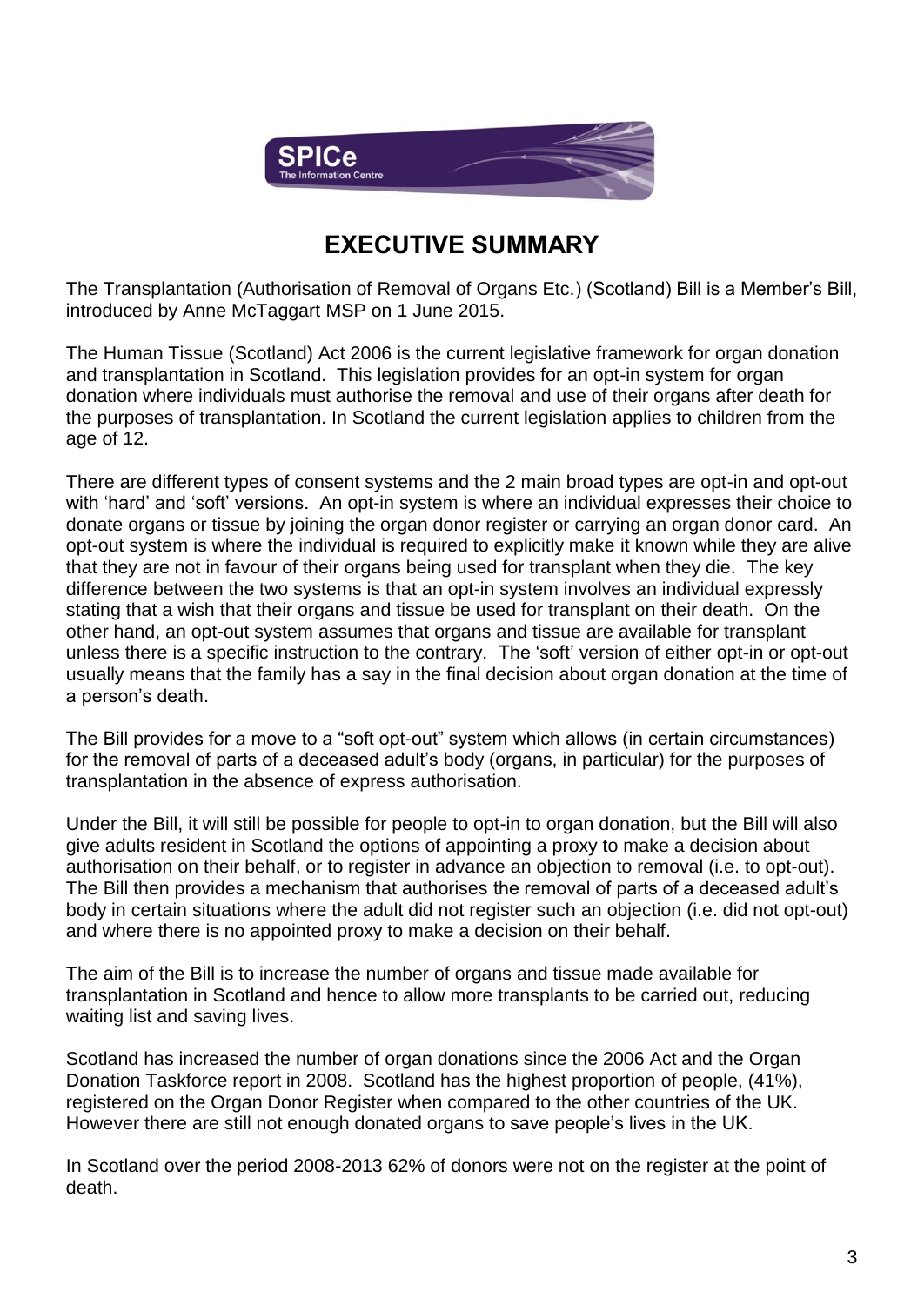The Organ Donation Taskforce<sup>1</sup> also undertook a review of opting-out systems in 2008 and did not advocate for the UK to move to an opt-out system at that time because they felt the risks outweighed the benefits. A number of countries have moved from an opt-in system to an optout system with varying degrees of success i.e. increased organ donor rates.

There were mixed responses to the Health and Sport Committee's call for evidence with some respondents supporting the Bill and other respondents not supporting the Bill. The main reason for supporting the Bill was because they agreed with an opt-out system. This was because they felt that this system would increase the rate of organ donations and were convinced by the evidence supporting opt-out systems. Some of the submissions who supported the Bill also believed that the introduction of an opt-out system would support both the deceased to have their wishes carried out and the families who were faced with these tough decisions. One submission felt that a move to an opt-out system which creates the default position could lead to a change in the philosophy within society where donation becomes seen as the norm. The submissions which did not support the Bill did so mainly because they did not agree with opt-out systems. They did not agree with opt-out systems because they were not convinced by the evidence that they increased organ donation.

Some of those who made submissions which agreed with the general aims of the Bill some of them had concerns with some of the provisions in the Bill. These were mainly around the proxy, authorised investigating persons and the role of the family.

 $\overline{a}$ 

<sup>&</sup>lt;sup>1</sup> The Organ Donation Taskforce was established in 2006 by the Government to identify barriers to donation and to make recommendations for increasing organ donation and procurement within the existing legal framework.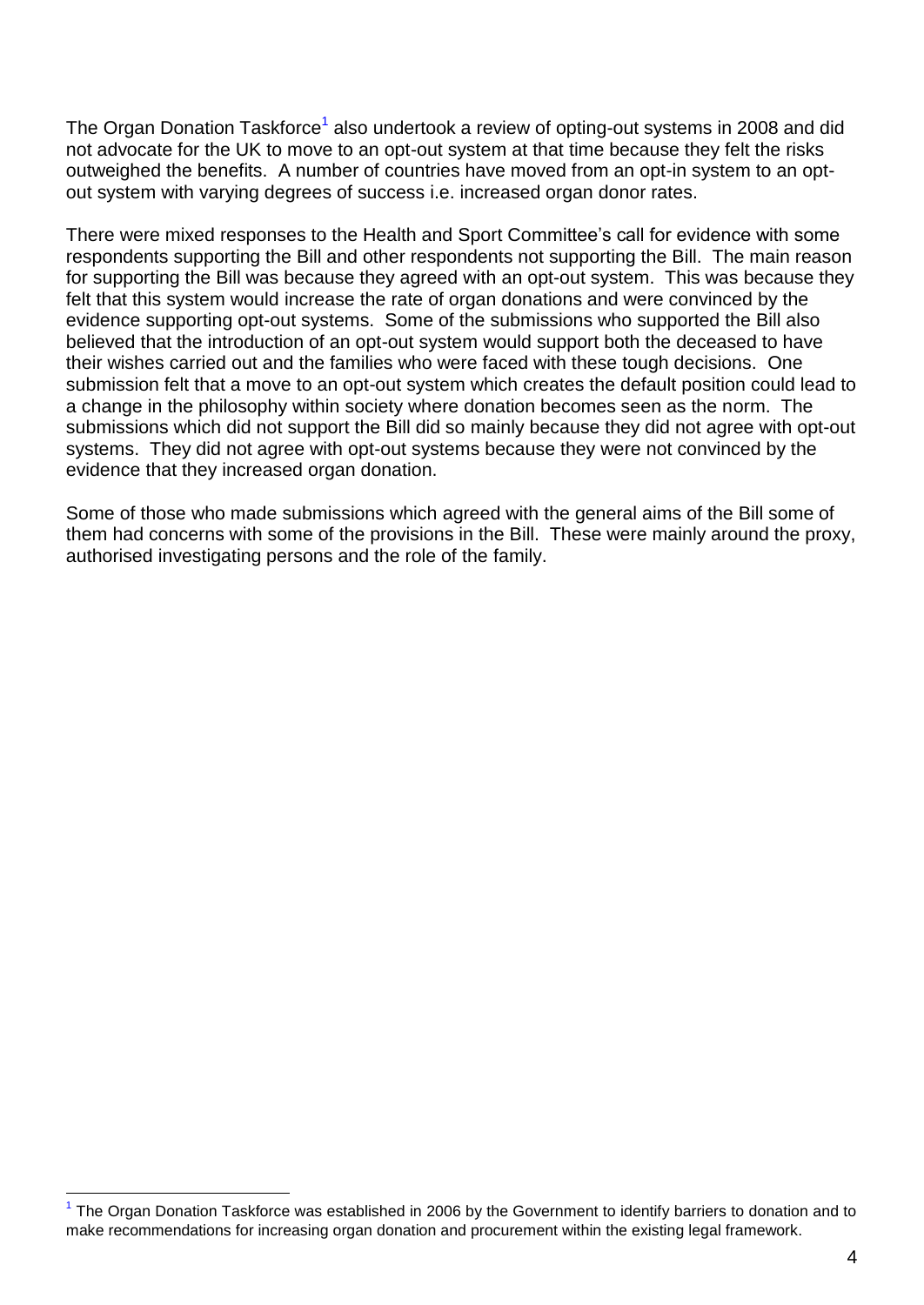# <span id="page-4-0"></span>**INTRODUCTION**

The Transplantation (Authorisation of Removal of Organs etc.) (Scotland) Bill is a Member's Bill. It was introduced in the Scottish Parliament by Anne McTaggart MSP on 1 June 2015. The [Bill](http://www.scottish.parliament.uk/S4_Bills/(1)Transplantation%20(Authorisation%20of%20Removal%20of%20Organs%20etc.)%20(Scotland)%20Bill/b72s4-introd-pm.pdf) (as introduced) (Scottish Parliament 2015a) is accompanied by [Explanatory Notes,](http://www.scottish.parliament.uk/S4_Bills/(1)Transplantation%20(Authorisation%20of%20Removal%20of%20Organs%20etc.)%20(Scotland)%20Bill/b72s4-introd-en.pdf) (Scottish Parliament 2015b) which includes a Financial Memorandum, and a [Policy Memorandum](http://www.scottish.parliament.uk/S4_Bills/(1)Transplantation%20(Authorisation%20of%20Removal%20of%20Organs%20etc.)%20(Scotland)%20Bill/b72s4-introd-pm.pdf) (Scottish Parliament 2015c)

The Health and Sport Committee was designated lead committee for Stage 1 consideration of the Bill. The Committee issued a "call for written views", which closed on 12 October 2015.

The Bill provides for a move to a "soft opt-out" system which allows (in certain circumstances) for the removal of parts of a deceased adult's body (organs, in particular) for the purposes of transplantation in the absence of express authorisation. A diagram showing the different options and the process was provided in the Policy Memorandum (PM) and this has been replicated and shown in the Annexe.

The current system in Scotland is an opt-in system where an individual expresses their choice to donate organs or tissue by joining the organ donor register or carrying an organ donor card. An opt-out system is where the individual is required to explicitly make it known while they are alive that they are not in favour of their organs being used for transplant when they die. The key difference between the two systems is that an opt-in system involves an individual expressly stating that a wish that their organs and tissue be used for transplant on their death. On the other hand, an opt-out system assumes that organs and tissue are available for transplant unless there is a specific instruction to the contrary.

The overall aim of the Bill is to increase the number of organs and tissue made available for transplantation in Scotland, and hence to allow more transplants to be carried out, reducing waiting lists and saving lives.

The rest of this briefing deals with the background to organ donation and the Bill's provisions. It sets out the key issues to emerge from the Health and Sport Committee's call for written evidence.

# <span id="page-4-1"></span>**SCOTTISH LEGISLATION AND POLICY**

The Human Tissue (Scotland) Act 2006 provides the current legislative framework for organ donation and transplantation in Scotland. The equivalent legislation for the rest of the UK is the Human Tissues Act 2004. Both pieces of legislation generally provide an "opt-in" system for organ donation where individuals must authorise the removal and use of their organs after death for the purposes of transplantation. The legislation also sets out a range of provisions relating to other aspects of donation and transplantation. One of the differences between the Acts is that in England and Wales the Act allows for 'named representatives' and the Scottish Act does not. Named representatives are individuals who have been nominated to make decisions about consent on their behalf.

Express authorisation is needed under the 2006 Act before any organs may lawfully be removed for transplantation and this authorisation can be in the form of a discussion with relatives or in writing (e.g. by carrying a donor card), or by signing up to the NHS Organ Donor Register. The existence of authorisation is not always enough. Although there is no statutory requirement for a deceased person's relative to give consent, the practice is not to proceed with organ removal if the relatives object and this is generally respected even if the deceased person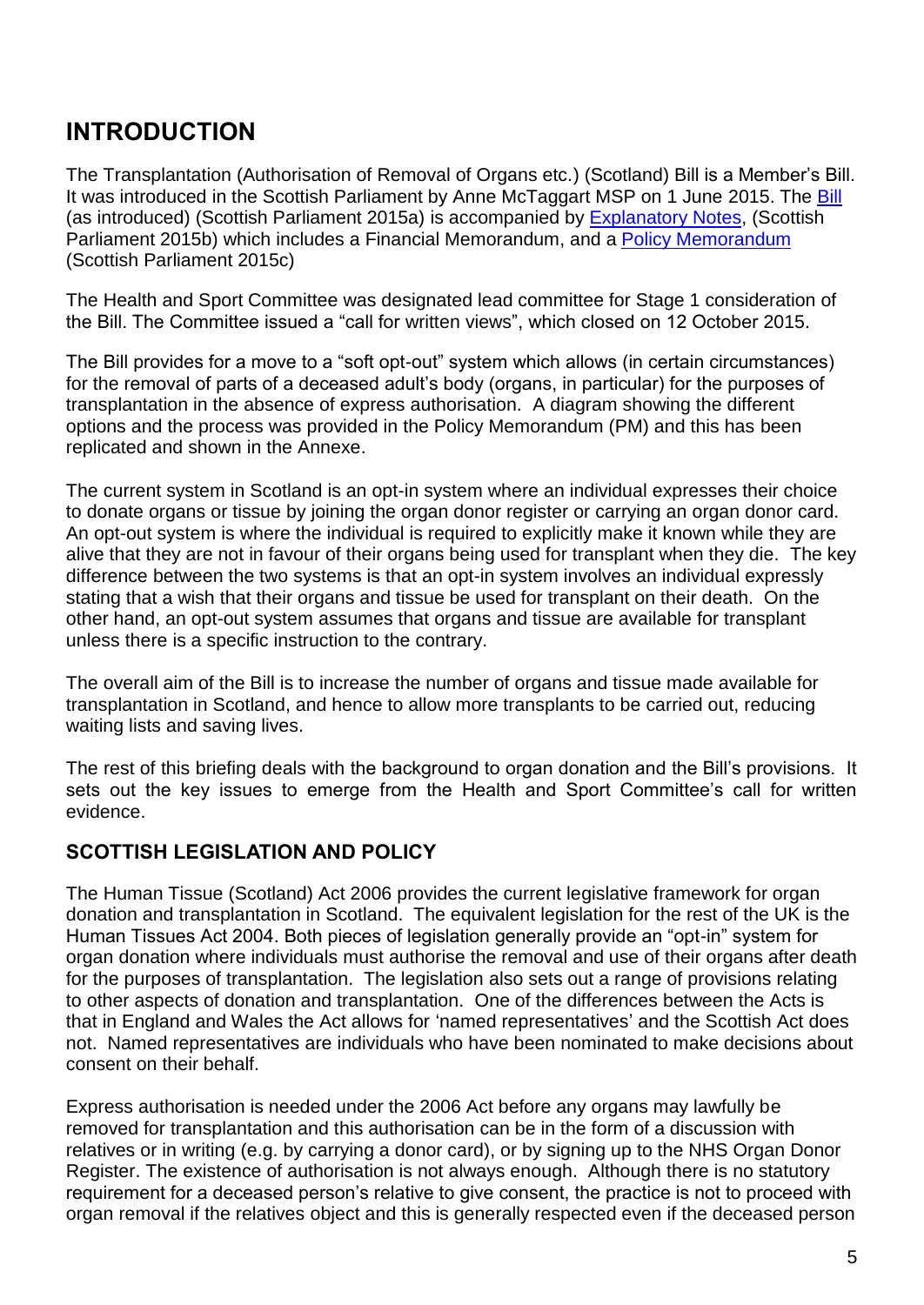was on the organ donor register or carrying a donor card. In Scotland over the period 2008- 2013, some 62% of donors were not on the register at the point of death. Families are more likely to authorise donation when an individual has expressed their wish to donate.

Under the Human Tissue (Scotland) Act 2006 the nearest relative can authorise donation on behalf of a deceased person if that person has not expressed a wish to donate in life. In circumstances where wishes had not been made known family members can still authorise donation on behalf of the deceased.

In Scotland the current legislation applies to children from the age of 12.

The Human Tissue (Scotland) Act 2006 also places a legislative duty upon Scottish Ministers to promote and raise awareness of donation and transplantation.

Other legislation is also relevant to donation, in particular the Adults with Incapacity (Scotland) Act 2000. This Act sets out provisions in relation to individuals who have lost capacity for any reason. Such loss of capacity might relate to accidents or serious injuries that leave an individual in circumstances where further treatment, both family and clinicians agree, would be futile. Their death, following the withdrawal of life-sustaining treatment, is inevitable. However, until death has actually been pronounced, the provisions of the Adults with Incapacity (Scotland) Act 2000 apply. The provisions of the Human Tissue (Scotland) Act 2006, apply only after death.

# <span id="page-5-0"></span>**UK Organ Donation Taskforce**

In 2006 the UK Organ Donation Taskforce was established with the task of identifying barriers to donation and making recommendations for increasing organ donation and procurement within the existing legal framework. The taskforce came up with [fourteen recommendations](http://www.bts.org.uk/Documents/Publications/Organs%20for%20transplants%20-%20The%20Organ%20Donor%20Task%20Force%201st%20report.pdf) in its 2008 report, which it believed could lead to a 50% increase in organ donation within five years. The 14 recommendations covered the three essential steps of:

- 1. Donor identification and referral
- 2. Donor coordination
- 3. Organ retrieval.

The taskforce identified five general areas that needed attention: legal and ethical issues, the role of the NHS, the organisation of coordination and organ retrieval, training, and public recognition and promotion of donation.

All four UK health administrations accepted the report. There were three main bodies, which were responsible for implementation: NHS Blood and Transplant, the Health Departments, and every acute hospital.

Following the Organ Donation Taskforce, a number of significant changes were made to improve the donation and transplantation infrastructure in Scotland, including:

- Establishment of a donation committee in each mainland NHS Board with links to the Island Boards
- Establishment of a Clinical Donation Champion (now referred to as Clinical Leads for Organ Donation) in each of the donating hospitals in Scotland; and
- Strengthening the network of donor transplant co-ordinators (now referred to as Specialist Nurses for Organ Donation) by appointing seven additional co-ordinators.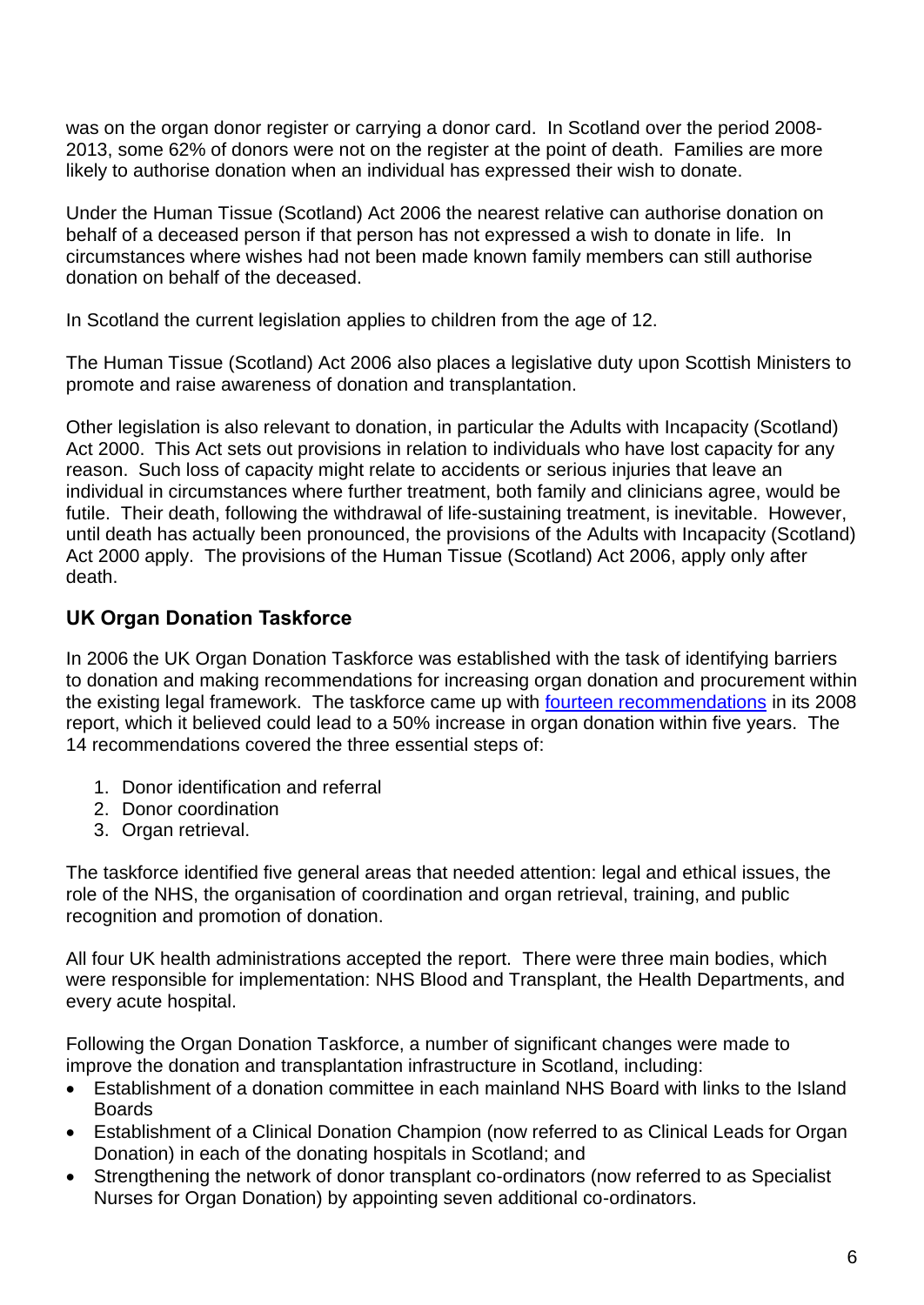# <span id="page-6-0"></span>**STRUCTURES AND PROCESSES FOR ORGAN DONATION**

Currently organs for transplantation can be made available in the following ways:

- Through deceased donation, (donation after death), specifically:
	- o Donation after brain stem death (DBD), from individuals who generally have been pronounced dead in an Intensive Care Unit (ICU) using the neurological criteria known as 'brain stem death testing'
	- o Donation after circulatory death, (DCD), from individuals who generally die in critical care and emergency medicine areas as a result of heart or circulatory failure and who are pronounced dead following observation of cessation of heart and respiratory activity.
- Through living donation, in the case of kidneys or liver.

Specialist Nurses for Organ Donation (SNODs) are usually senior nurses from a clinical background, usually in intensive care or emergency medicine. The role of the SNOD encompasses an on-call element to support the facilitation of organ donation in addition to a role within the hospital to which they are allocated. Part of the role of Specialist Nurse for Organ Donation (SNOD) is to check the individual's wishes (by checking the NHS Organ Donor Register) and to speak to the family. Even though the law in Scotland allows donation to proceed in the absence of family authorisation, in practice, donation would not currently proceed without this support. At all times Specialist Nurses for Organ Donation (SNODs) are devoted to the care and on-going support of the potential donor's family, often many years into the future. The SNOD also has a key role in discussing with Procurators Fiscal the potential for donation in circumstances where a criminal prosecution or police investigation into the cause of death may be necessary. There is a network of 18 whole time equivalent Specialist Nurses in Organ Donation, working in and across 24 Scottish hospitals and operationally managed by the UK wide NHS Blood & Transplant.

### <span id="page-6-1"></span>**UK Wide Practice**

Organ donation and transplantation has always been delivered on a collaborative basis across the UK. This means that organs which become available in Scotland are made available to patients across the UK and vice versa. Organ donation and transplantation activity across the UK is co-ordinated by [NHS Blood and Transplant,](http://www.nhsbt.nhs.uk/) (NHSBT), which is an English and Welsh Special Health Authority and operates in Scotland under a contractual arrangement with the Scottish Government.

Organ donation and transplantation also operates within a robust European and domestic regulatory framework. For Scotland, as with the rest of the UK, the [Human Tissue Authority](https://www.hta.gov.uk/) (HTA) is the regulatory body. The HTA was set-up in 2005 as a regulator for human tissue and organs by Parliament as an executive agency of the Department of Health.

The development of a new UK-wide strategy, ["Taking Organ Transplantation to 2020",](http://www.nhsbt.nhs.uk/to2020/resources/nhsbt_organ_donor_strategy_long.pdf) on organ donation and transplantation has been co-ordinated by NHSBT on behalf of the four UK Health Departments. This Strategy is the first document since the report of the UK Organ Donation Taskforce to set out the key areas where further activity is required across the UK as a whole. The Scottish Government has produced a strategy for organ donation and transplantation in Scotland and which is intended to complement, the UK Strategy document ('A Donation and Transplantation Plan for Scotland 2013-2020).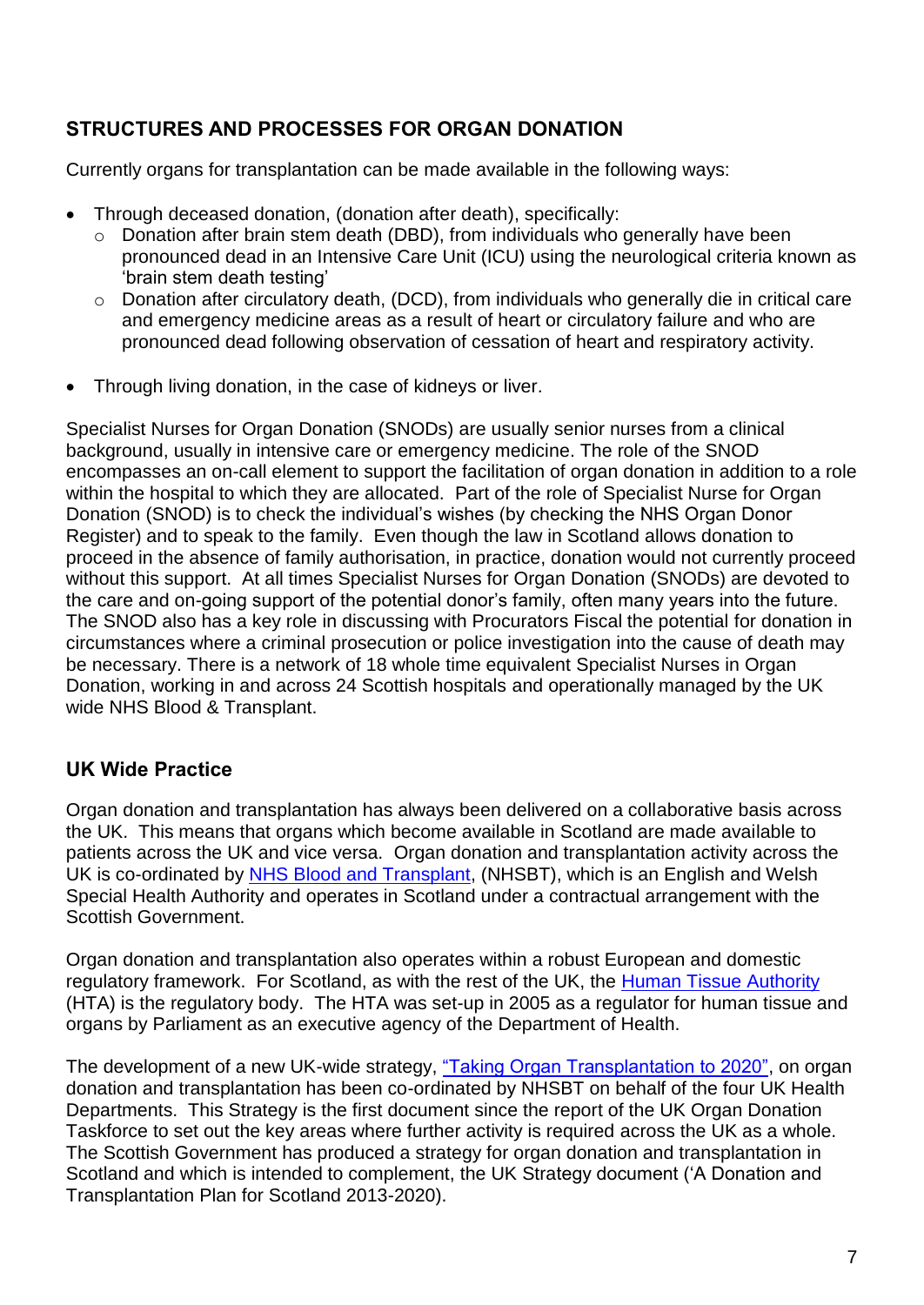A Scottish Transplant Group (STG) was established in 2001 and meets quarterly. The Group includes representatives from donor families and transplant recipients. The STG provides advice to Scottish Ministers on all issues relating to organ donation, transplantation and tissue donation including implementation of the ODTF recommendations. The Scottish Transplant Group and donation and transplant services in Scotland work closely with the HTA to ensure services meet the necessary regulatory standards.

The Organ Donor Register now (since July 2015) allows people to register to opt-out as well as opt-in.

# <span id="page-7-0"></span>**Current situation in Scotland**

The Scottish Government, in 2013, published its long-term strategy for organ donation, 'A Donation and Transplantation Plan for Scotland 2013-2020'. This strategy sets out 21 recommendations right across the pathway and to meet certain targets by 2020. One of the recommendations was as follows:

"[related to] the fact that significant improvements have been achieved over the last five years in relation to donation and transplantation rates in Scotland, the Scottish Government [..] to await evaluation of the move to 'opt-out' in Wales before making any decision about the introduction of opt-out in Scotland. (Recommendation 2)

Another recommendation is that the Scottish Government should continue to fund and deliver high-profile organ donation awareness raising campaigns.

The targets are as follows:

- Overall deceased donation rates to increase from 17.9 per million population in 2012/13 to 26 per million population
- Overall transplantation rates in Scotland from deceased donors to increase from 65.8 to 74 per million population
- Family authorisation rates in donation after circulatory death (DCD) to increase from around 50% to around 80%
- Family authorisation rates in donation after brainstem death (DCD) to increase from around 50% to around 80%.

This strategy stated that Scotland had achieved a 74% increase in donations over the last fiveyear period i.e. the five years up to 2013 and a 36% increase in transplants with deceased donor organs over the same period i.e. between 2007/8 – 2013. Scotland has the highest percentage of residents signed up to the NHS Organ Donor Register with 41% registered at the end of 2012/13 compared to the UK average of 31%.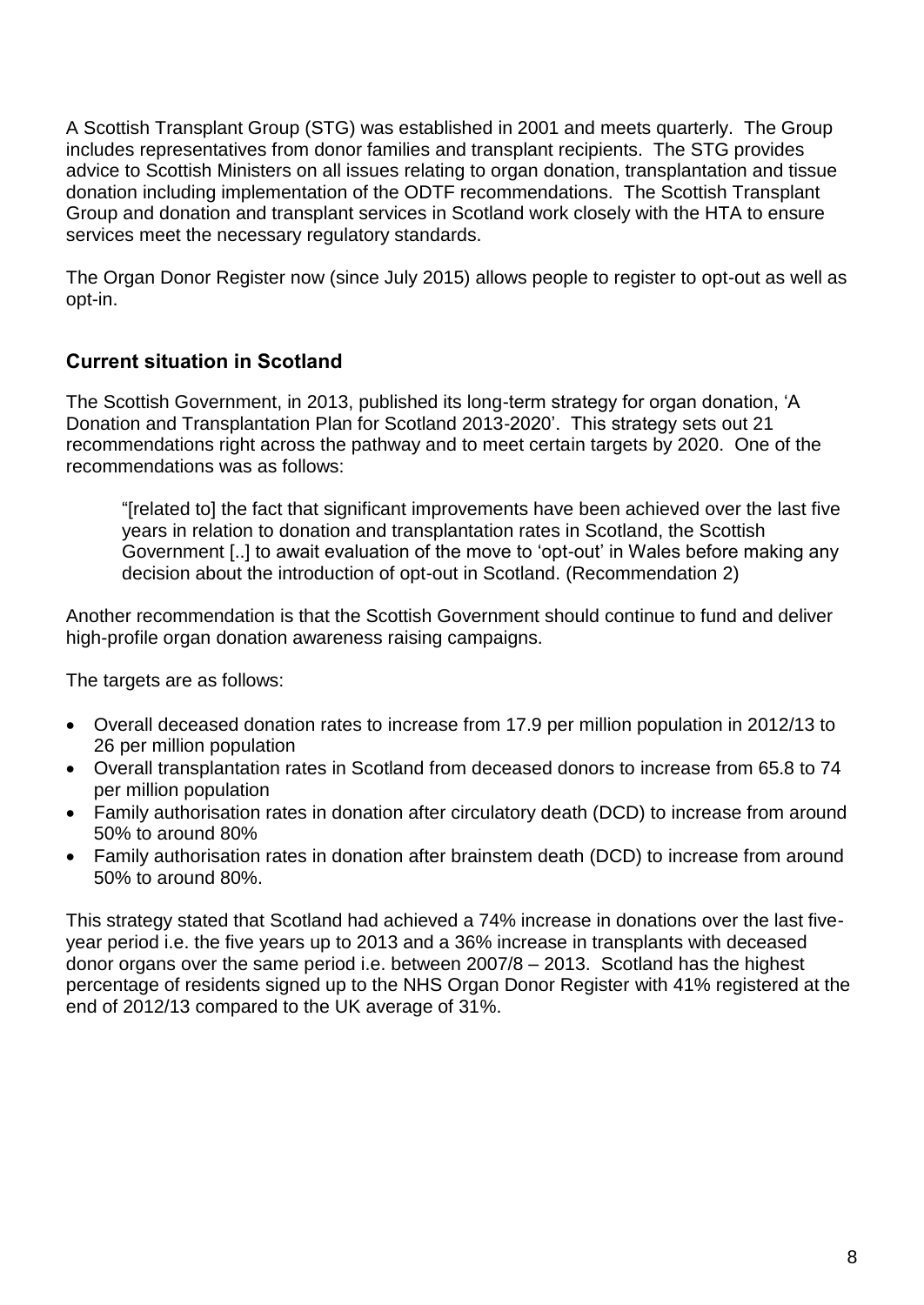The table below provides some statistics around organ donation in Scotland which was taken from the NHS Blood and Transplantation [website.](https://www.organdonation.nhs.uk/statistics/)

| Table 1                        |         |         |
|--------------------------------|---------|---------|
| <b>Summary figures</b>         | 2011/12 | 2014/15 |
| Total deceased donors          | 81      | 98      |
| Living donors                  | 57      | 81      |
| <b>Total donors</b>            | 138     | 179     |
| Total patients on waiting list | 594     | 543     |
| Deceased donor transplants     | 286     | 300     |
| Living donor transplants       | 59      | 78      |
| Total organ transplants        | 345     | 378     |

There is a wide variation in donation rates across the NHS in Scotland. For example in Ayrshire and Arran health board area the organ donation numbers was just under 10 whereas in Lothian it was over 20 (A Donation and Transplantation Plan for Scotland 2013-2020). Organs from a Scottish donor can be used for transplantation anywhere in the UK, and vice versa so there is not direct correlation between the number or organ donors in Scotland and the number of transplants in Scotland. Not all people die in circumstances that can allow for organ donation however the reality is in Scotland two thirds of eligible donations do not occur resulting in a missed opportunity to save a life.

# <span id="page-8-0"></span>**Consent systems**

There are opt-in and opt-out systems for organ donation and transplantation. An opt-in system is where an individual expresses their choice to donate organs or tissue and an opt-out system is where the individual is required to explicitly make it known while they are alive that they are not in favour of their organs being used for transplant when they die. The key difference between the two systems is that an opt-in system involves an individual expressly stating that they wish that their organs and tissue be used for transplant on their death. On the other hand, an opt-out system assumes that organs and tissue are available for transplant unless there is a specific instruction to the contrary. The opt-in system is also known as an explicit or informed consent system and opt-out is also sometimes known as presumed consent.

There are different ways that opt-out and opt-in systems work in practice and these are broadly categorised as 'hard opt-out' and soft opt-out'. Soft opt-in and opt-out usually means the family has a say in the final decision about organ donation at the time of the person's death. Under opt-in this means that even if someone wished their organs to be donated on their death, if the family object, the family's wishes will be respected. Similarly, a soft opt-out system would involve consulting with the family to capture any unregistered objection, with scope not to proceed if this would cause severe distress to the family. Where hard opt-out or opt-in systems are in place, the declaration of the person when they were alive is final and there is no role for the family in the decision about organ donation at the time of the individual's death.

# <span id="page-8-1"></span>**EVIDENCE FOR PRESUMED CONSENT**

# <span id="page-8-2"></span>**Organ Donation Taskforce Review**

Despite the work of the Taskforce there remained considerable clinical and political interest in the UK in opting out. The UK Organ Donation Taskforce was asked to investigate the impact of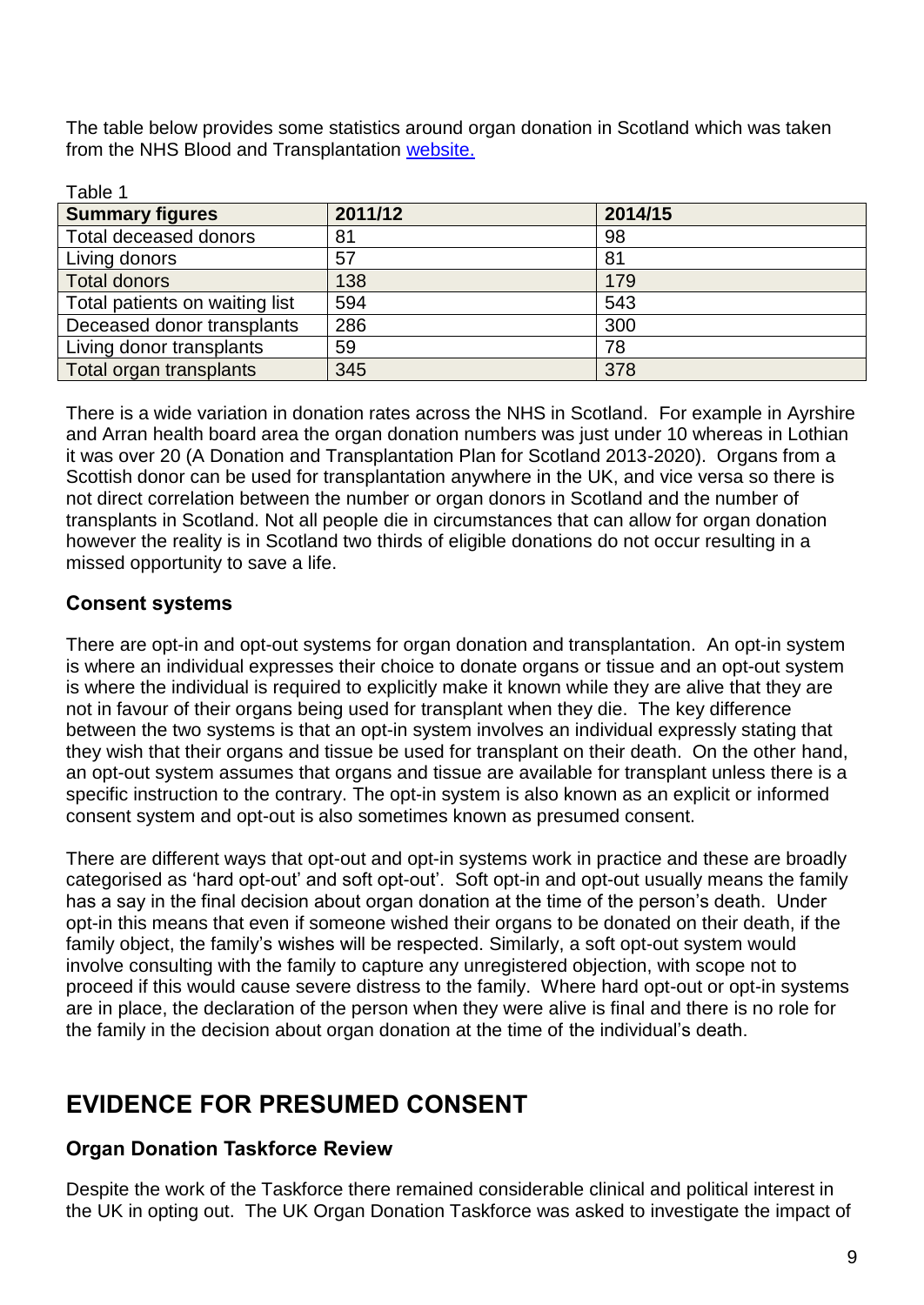an opt-out system for organ donation in the UK and its recommendations were [published](http://www.nhsbt.nhs.uk/to2020/resources/ThepotentialimpactofanoptoutsystemfororgandonationintheUK.pdf) in November 2008. Six working groups were established: practical, legal, ethical, clinical, cultural and communications. The taskforce commissioned research on the effect of presumed consent on organ donation rates (systematic review), a costing analysis was undertaken and a series of events held with the public, professional bodies, and with 17 faith and culture groups.

On balance the Taskforce concluded that moving to an opting-out system may deliver real benefits, for example it could increase organ donor numbers, but carries a significant risk of making the current situation worse.

The Taskforce found that when they spoke to the public, professional bodies and faith and culture groups many of the people who supported an opt-out system felt that having such a system would more accurately reflect majority wishes, allowing donation to become the default position. This they felt could increase organ donor rates. The systematic review, which is discussed in the next section of this briefing, found that countries with opting-out systems did have high organ donation rates. Some people thought that a system of opting-out would relieve families of the burden of making a decision in the absence of any indication as to the deceased's wishes.

The risks were around the fact that some of the people the Taskforce spoke to were concerned that a proportion who would not have wished to donate their organs, but never got round to registering an objection, could mistakenly be considered as willing donors under an opt-out system. This could lead to an undermining of the trust in the organ donation and transplantation system. The Taskforce felt that some people see organ donation as a gift and that the introduction of an opt-out system could lead to undermining this concept. In relation to the research undertaken by the Taskforce, it was found that some people were concerned with optout systems because they felt that it would give the 'state' too much control or ownership over people's organs and could remove their individual choice. The Taskforce felt that all of these factors could potentially reduce the number of people donating organs.

This quote explains why the Organ Donation Taskforce thought moving to an opt-out system in the UK was not appropriate at that time:

"After examining the evidence the Taskforce reached a clear consensus in recommending that an opt-out system should not be introduced in the UK at the present time. The Taskforce concluded that such a system has the potential to undermine the concept of donation as a gift, to erode trust in NHS professionals and the Government, and negatively impact on organ donation numbers. It would distract attention away from essential improvements to systems and infrastructure and from the urgent need to improve public awareness and understanding or organ donation. Furthermore, it would be challenging and costly to implement successfully. Most compelling of all, we found no convincing evidence that it would deliver significant increases in the number of donated organs."

However they did say that if donor numbers had not grown by 50% by 2013 then the question of opt-out should be revisited. In Scotland there was an increase of 74% of deceased organ donors between 2007/08 and 2012/13.

As part of the review of an opting-out system for the UK the Organ Donation Taskforce commissioned a systematic review from the University of York (Rithalia et al. 2009) to examine the impact of a system of presumed consent for organ donation on donation rates. They concluded that opt-out does increase organ donation, but is one of a number of factors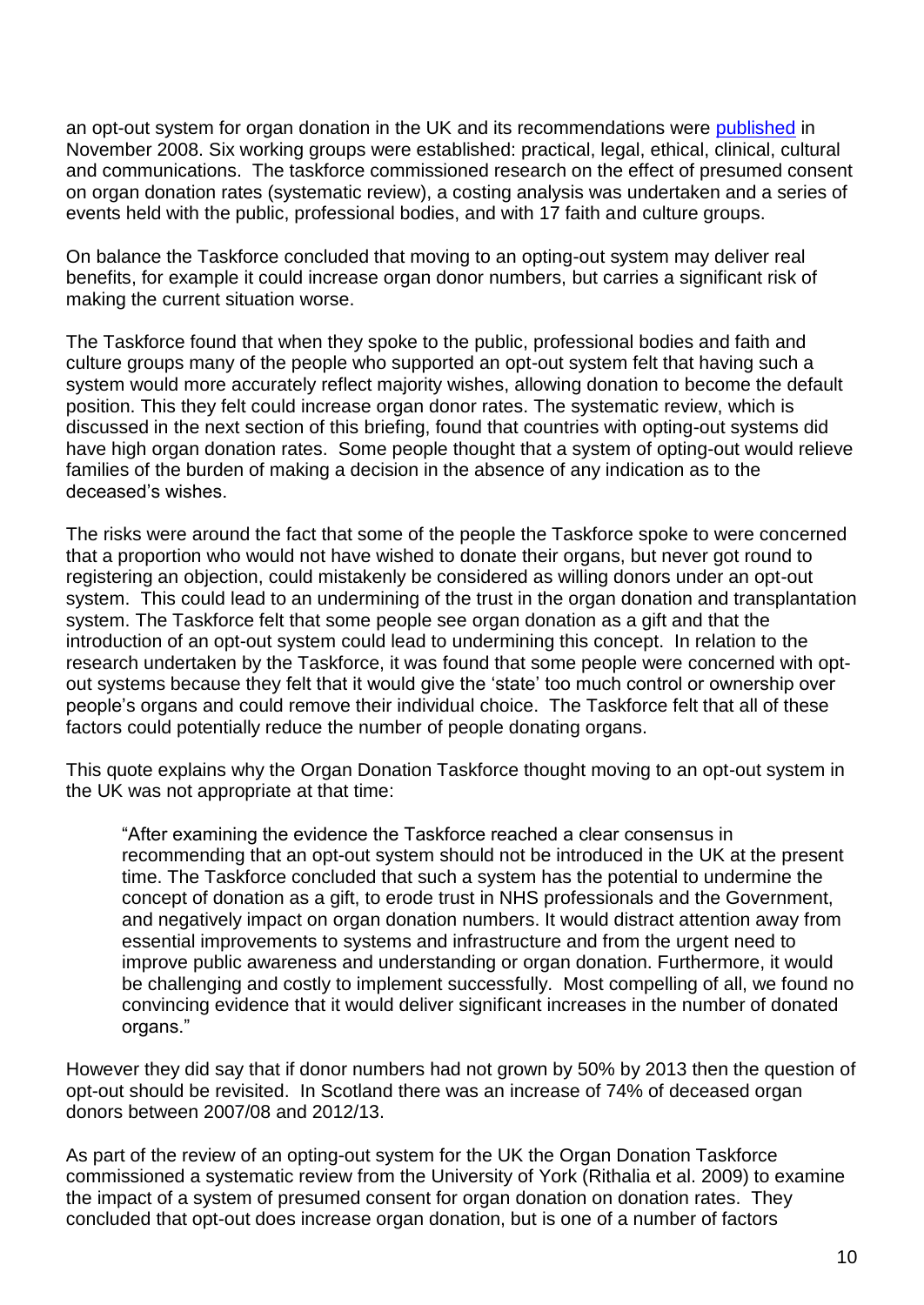positively associated with increased donation rates. These included both factors affecting the total number of potential donors available (for example rates of motor accidents, the population's age distribution, and the country's definition of death), and factors affecting how many of those potential donors in fact went on to donate (for example the organisation and infrastructure of the transplant system, wealth and investment in health care and underlying public attitudes and awareness.

### <span id="page-10-0"></span>**Other studies**

A study published in 2010 concluded that opt-out systems are associated with relatively higher rates of deceased donation, but also with relatively lower rates of living donation (Bird and Harris, 2010). This was also found in a recent study published in 2014 where they found that deceased donor rates were higher in opt-out countries; however the number of living donors was higher in opt-in than opt-out countries. This study investigated the difference between deceased and living organ donation rates in opt-in and opt-out consent systems across a 13 year period (Shepherd et al, 2014).

### <span id="page-10-1"></span>**Wales**

In July 2013, the National Assembly for Wales passed the Human Transplantation Wales) Act, which is due to come into force on 1 December 2015. The Act introduces a new "soft opt-out" system for organ donation for Wales which will allow organs and tissues to be removed unless the deceased objected during their lifetime. The family of the deceased person must be consulted to establish whether the deceased was known to have any unregistered objections. There are exceptions for certain "excepted adults", and there is provision allowing people to appoint a representative (proxy) to make decisions about consent on their behalf.

### <span id="page-10-2"></span>**Other countries**

The UK, North America, Australasia and most of Asia (excluding Singapore which has a type of 'hard' opt out system) have explicit consent systems i.e. opt in systems in place. Many European countries have a form of opt out system. In practice the ways in which these systems – even the same types – functions differs between countries and even within regions.

Several countries, including Spain, Austrian and Belgium, have presumed consent, whereby organs can be used for transplantation after death unless individuals have objected during their lifetime (an opt-out system). For example, in Spain the presumed consent law is "soft" in that doctors take active measures to ascertain that the next of kin do not object to organ recovery. In Austria the presumed consent law is relatively 'hard' in that organ recovery proceeds unless it is known that the deceased objected before death, and the views of relatives are not actively sought.

# <span id="page-10-3"></span>**Spain and Belgium**

The two countries, which have been running successful, in terms of increasing organ donation, soft opt-out systems for the longest period are Belgium and Spain. Belgium is usually hailed as an example of where there is more robust evidence that the presumed consent legislation has worked. The Policy Memorandum (PM) to this Bill identified that Belgium introduced a soft optout system in 1986 and within three years saw donor rates double. Belgium currently has a rate of 29 donors per million people (pmp). The PM explains that in the 1990s Spain had a similar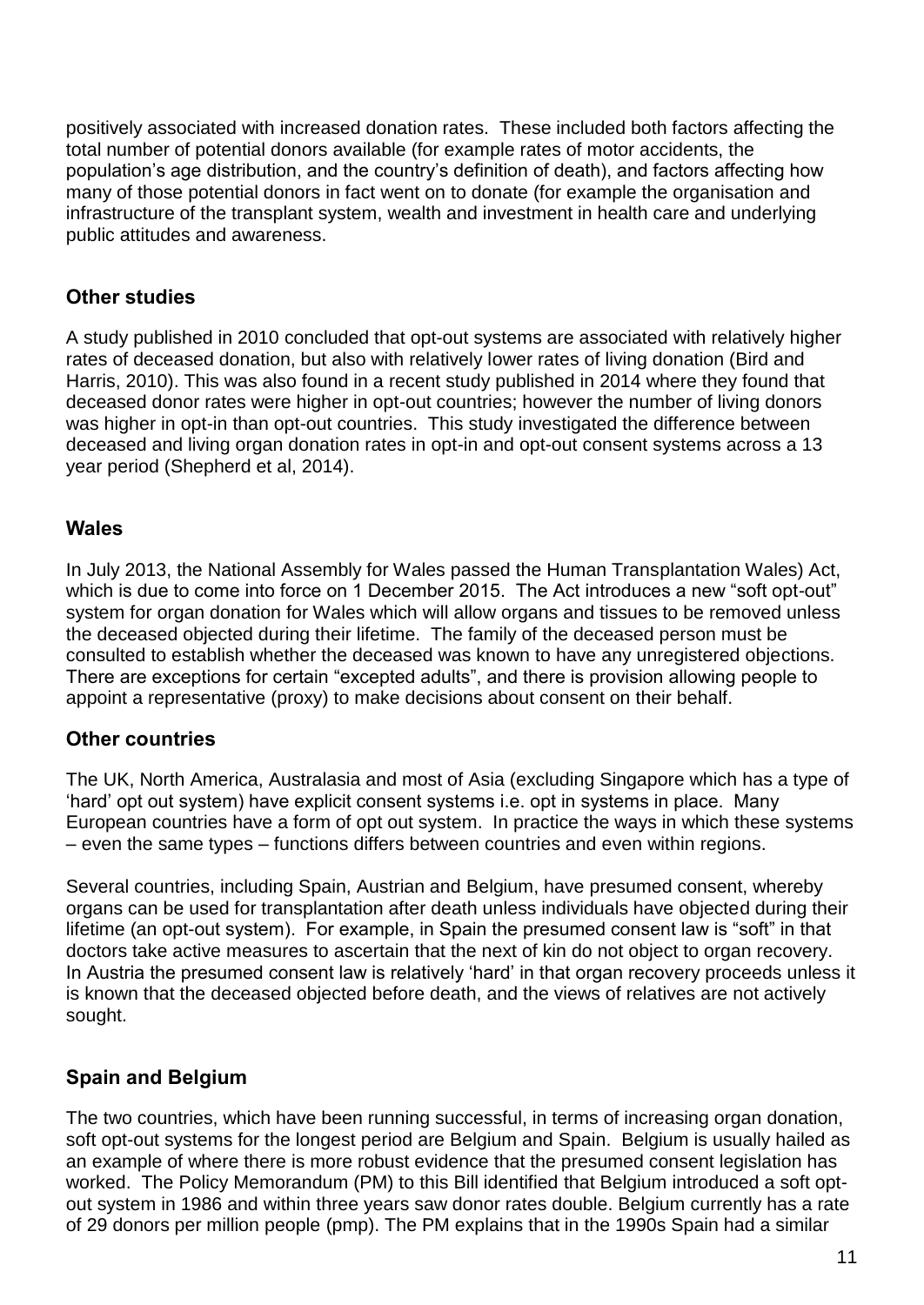donation rate to the UK but then started to address the barriers to donation and since 2006 has maintained a rate of 35 donors pmp. Spain introduced 'soft opt-out' legislation for organ donation in 1979 and now has the highest rate of donation from deceased donors, so is cited as a model for introducing such laws. However it is not clear whether Spain's high deceased organ donor rate can be attributed to its presumed consent laws. This is because improvements in donor rates followed other changes to the nationally organised organ donation system. Dr Matesanz, one of the transplant co-ordinators in Spain said "that many elements have to be right if an increase in organ donor rates is to occur" (Organ Donation Taskforce report on optout system).

Although the research has found an association between presumed consent and higher donation rates, not all countries that have presumed consent legislation have high organ donor rates. For example Sweden switched to presumed consent in 1996 but continues to have one of the lowest rates of organ donation in Europe. Brazil adopted a 'hard' presumed consent law in 1997, with opt out denoted by a note on an ID card or driving licence. The law had to be repealed in 1998, principally because of mistrust of government and accusations of body snatching. In France, which has a variation of presumed consent, there was an incident in 1992 in which corneas were taken from a 19-year-old road traffic accident victim whose parents had consented to only limited organ retrieval. This resulted in a great deal of negative press coverage of the medical profession, despite the clinicians having complied with the law, and damaged public trust in the organ donation system for some time.

The table below shows the different organ rates for different countries and whether they have opted-out or opted-in. The rate is shown as pmp. The rates were taken from a Journalist workshop on organ donation and transplantation and the IRODaT database [\(IRODaT\)](http://www.irodat.org/).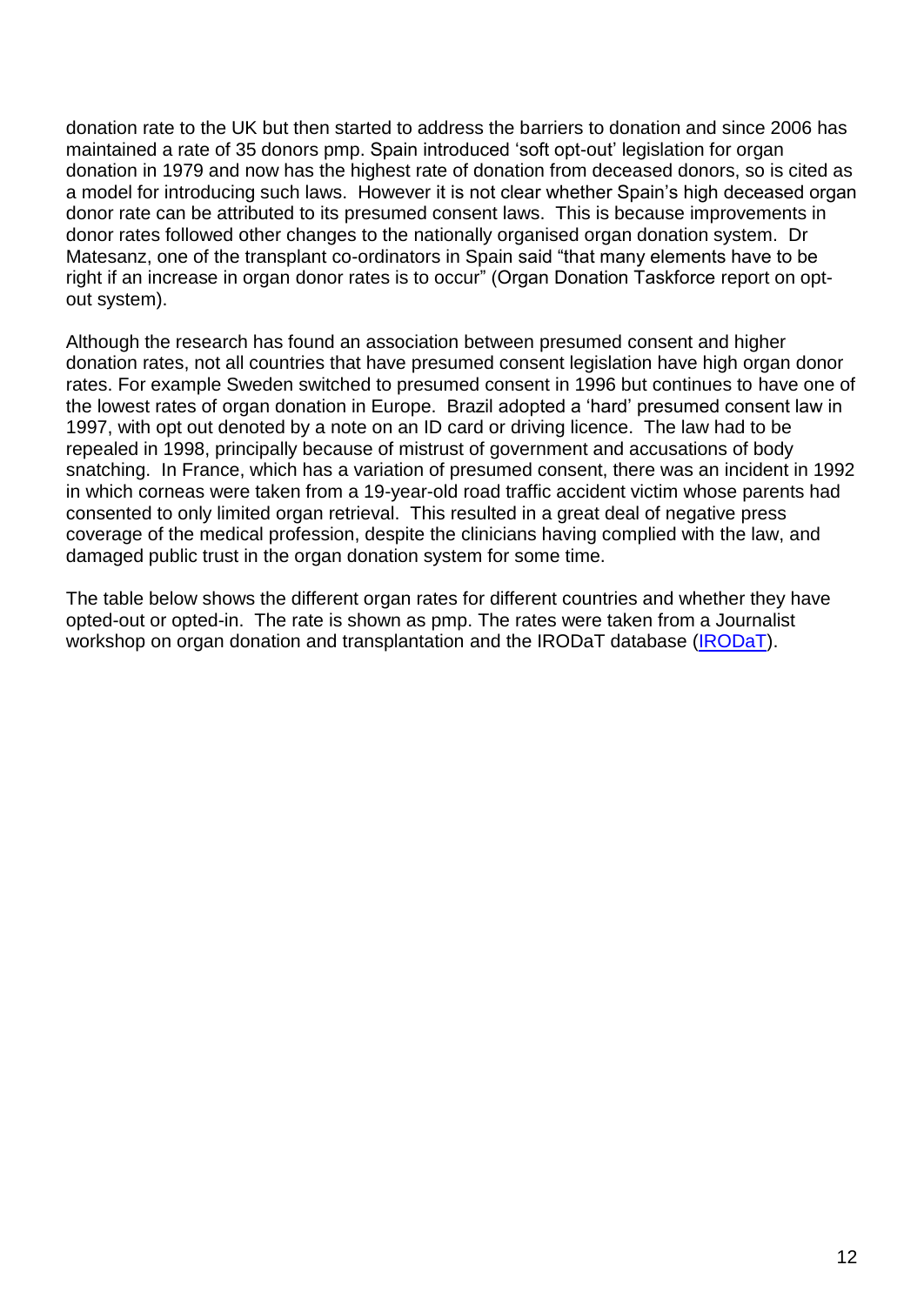

# <span id="page-12-0"></span>**Public Surveys in Scotland**

l

In a 2014 British Heart Foundation (BHF) Scotland and British Medical Association Scotland commissioned a poll, which found that 94% of Scots said they support the principle of organ donation however only 41% of the population are registered as donors. In a 2015 commissioned poll by BHF Scotland 80% of Scots said they would want to donate their organ if they were to die in a situation that allowed them. However in 2014/15 only 28% of Scots did donate their organs. This highlights the gap between the wishes held compared to the proportion that go on to register as a donor. This is not helped by nearly a 50% family refusal rate.

<sup>2</sup> Figure 1 has been amended to reflect more up to date information on which countries have opt-in or opt-out systems. Please note that there are inconsistencies for Estonia, Israel, Lithuania, Luxembourg, Norway and Switzerland over whether they have an opt-out or opt-in system. The majority of information on which countries have opt-out or opt-in systems came from "An international comparison of deceased and living organ donation/transplant rates in opt-in and opt-out systems: a panel study" Shepherd et al (2014).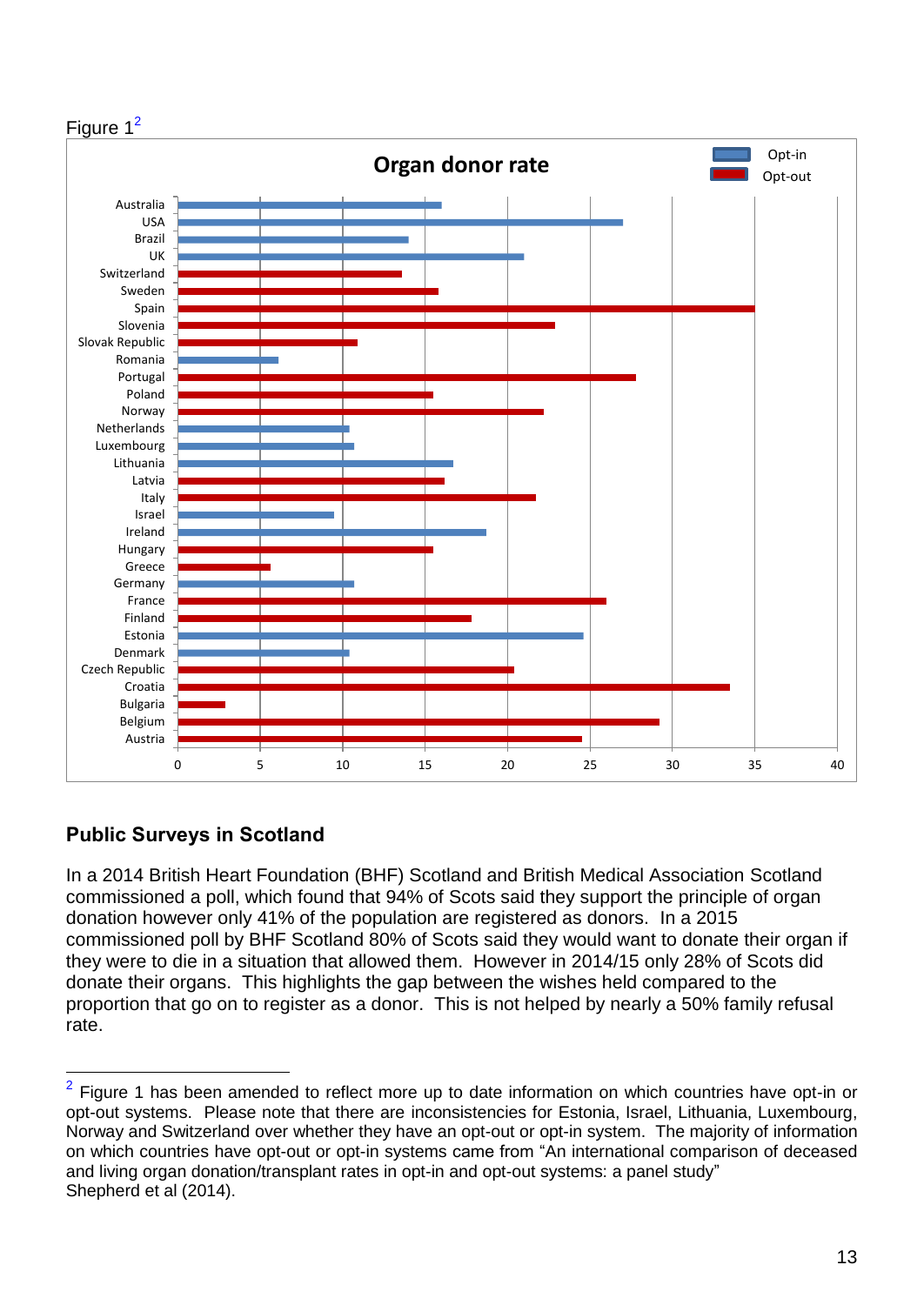A Scottish Government survey undertaken in 2012 found that only 5% of the population opposed organ donation in principle ('A Donation and Transplantation Plan for Scotland 2013- 2020'). This shows the public support for an opt-out system of organ donation.

# <span id="page-13-0"></span>**PREVIOUS SCOTTISH PARLIAMENT ACTION**

In November 2012 Motion (S4M-04418) was [debated](http://www.scottish.parliament.uk/parliamentarybusiness/report.aspx?r=7478&mode.pdf) in the Scottish Parliament. This motion focused on a move to a system of presumed consent (opt-out) in Scotland. A petition was submitted to the Scottish Parliament's Public Petitions Committee in November 2012 by Caroline Wilson on behalf of the Evening Times & Kidney Research UK (Scotland). This petition called on the Scottish Parliament to urge the Scottish Government to introduce an optout system of organ donation in Scotland to help save more lives. The petition was [debated](http://www.scottish.parliament.uk/parliamentarybusiness/report.aspx?r=9137&mode.pdf) in the Scottish Parliament on 1 May 2014. In March 2015 the Health and Sport Committee [considered](http://www.scottish.parliament.uk/parliamentarybusiness/report.aspx?r=9835&i=90178#ScotParlOR) the petition to introduce an opt-out system of organ donation in Scotland. It was agreed to keep the petition open.

# <span id="page-13-1"></span>**PREVIOUS CONSULTATION ON THE BILL**

The member's draft proposal was lodged on 26 June 2014, supported by a consultation that ran until 23 October 2014. A [summary of the responses](https://www.annemctaggartmsp.files.wordpress.com/2014/10/consultation-summary-final.pdf) was prepared by the Non-Government Bills Unit and published (with the member's commentary) on 6 January 2015, alongside the [final](http://www.scottish.parliament.uk/S4_MembersBills/Organ_Donation_Consultation_Document.pdf)  [proposal.](http://www.scottish.parliament.uk/S4_MembersBills/Organ_Donation_Consultation_Document.pdf) In total, 559 responses were received: 529 from individuals and 30 from organisations. There was a clear division between individual and organisation views – with 80% of individuals supporting the principle of the proposal, in contrast to 30% of organisations.

A key theme from supporters was that moving to a soft opt-out system would increase the number of organ donations and thereby bridge the gap between the demand for organs and the current level of donation, while a recurring theme in opposition to the proposal (put forward from religious organisations and faith groups) was that it would undermine the principle of individual consent and the integrity of the individual.

The importance of a comprehensive education and public awareness campaign was highlighted as a key factor in achieving the aims of increasing donation rates and reducing organ transplantation waiting times and this point was highlighted both by respondents who were supportive and those opposed to the proposal.

# <span id="page-13-2"></span>**PROVISIONS OF THE BILL**

The Policy Memorandum states that it was considered important to retain the existing right for people to opt-in (under section 6 of the 2006 Act), to allow those who support transplantation to express their wishes positively, and for a deceased person's nearest relative to give authorisation (under section 7). The Bill also retains a consultative role for relatives, even where authorisation by operation of law (under new section 6B) is being considered, in particular by allowing them to express on the deceased person's behalf any unregistered wishes of that person.

The Bill seeks to amend the Human Tissue (Scotland) Act 2006 although it also makes minor and consequential amendments to the Adults with Incapacity (Scotland) Act 2000.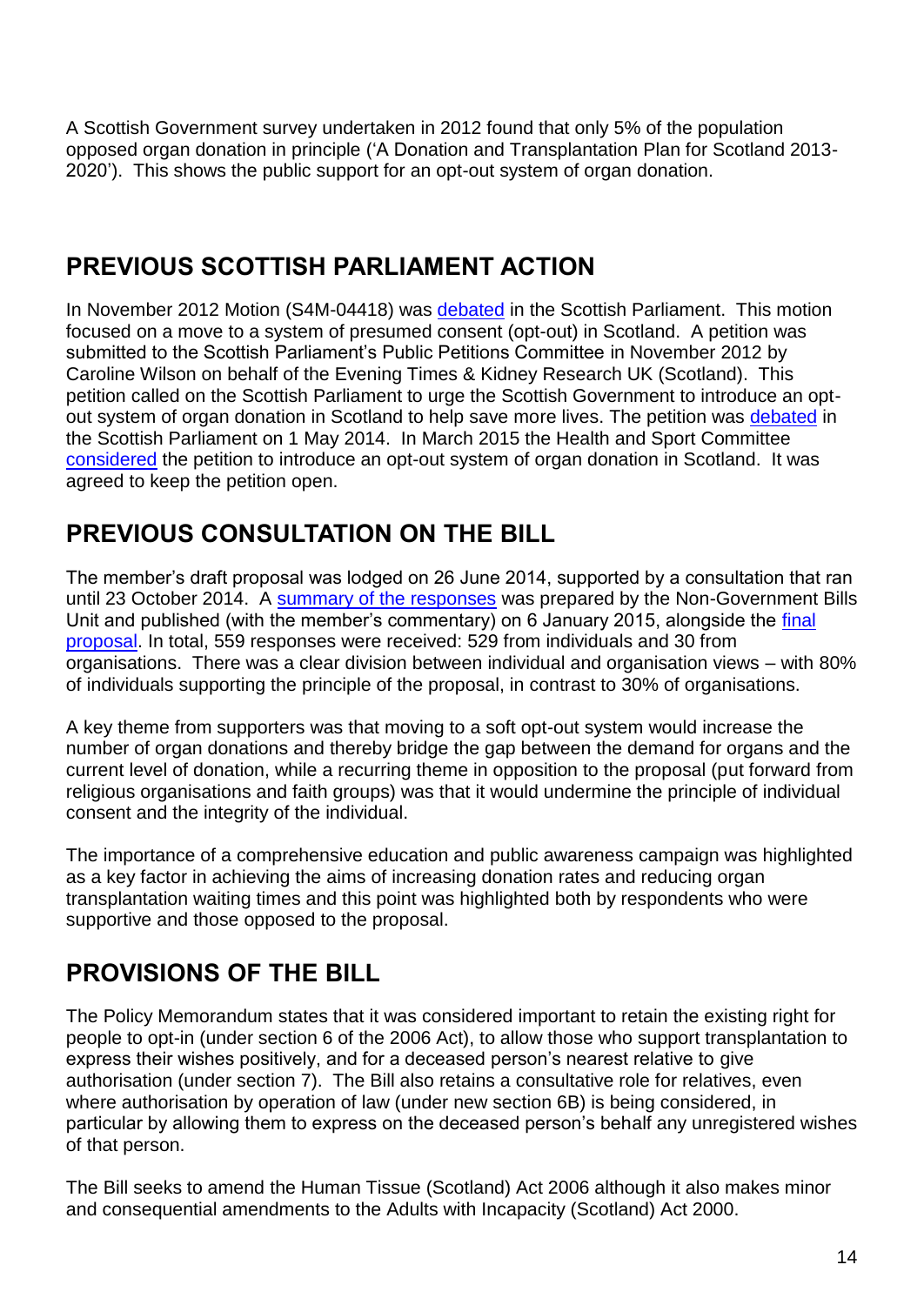The Bill requires Scottish Ministers to approve a register in which people resident in Scotland may record an objection to the removal of their organs or tissue for transplantation. The Bill would oblige Ministers to approve the register rather than necessarily creating it.

The Bill refers to "authorised investigating persons" (AIPs). These will be health professionals (appointed under regulations made by Ministers) whose role is to determine whether or not a deceased adult's organs can lawfully be removed and used for transplantation.

# <span id="page-14-0"></span>**HEALTH & SPORT COMMITTEE CALL FOR EVIDENCE**

During September and October 2015, the Parliament's Health and Sport Committee issued a [call for written evidence](http://www.scottish.parliament.uk/parliamentarybusiness/CurrentCommittees/91948.aspx) on the Bill and received 32 responses. All of the responses submitted were from organisations; however the Health and Sport Committee also commissioned a survey to ask the public their views on the Bill. A paper summarising the results of the responses to the survey has been produced with the majority of respondents supporting the Bill. Most of the submissions were from health related organisations including groups representing health professionals and health clinicians, health boards, research and health charities such as the British Heart Foundation Scotland. Although there were a few others from organisations such as the Scottish Government, religious and faith groups, the Law Society and groups concerned with ethics and children's rights (Scottish Youth Parliament).

Table 1 shows a breakdown of the responses to the question 'Do you support the Bill?' Not all of the submissions answered the questions with a direct 'yes' or 'no' and for these submissions a judgement had to be made by SPICe on the basis of the comments provided

Table 1: Breakdown of opinion among respondents to the Health and Sport Committee's Call for Evidence

| <b>Response Category</b>          | Number (%) |
|-----------------------------------|------------|
| Generally supports aim of Bill    | 9(28%)     |
| Supportive, but with reservations | 5(16%)     |
| Unsupportive                      | 10 (31%)   |
| Unclear or undecided              | 8(25%)     |

Table 2

Just under fifty percent (44%) were generally supportive of the Bill however some of the submissions, 16%, supported the Bill at 'face value', i.e. agreed with the aims of the Bill, but did not support all the aspects of the Bill for example the appointment of proxies. They supported the Bill because, in the main, they agreed with a 'soft' opt out approach because in some cases they thought that the Bill would increase the number of organ donors.

A number of submissions (31%) did not agree with the Bill. The majority of these submissions were from faith/religious groups or ethics groups or organisations involved in transplants on a day to day basis. Some of the submissions, which did not support the Bill, did so because they did not agree with opting-out even though they agree with organ donation and transplantation, and/or preferred to stay with the current system. These submissions also felt that the Bill would not achieve its aim of increasing the number of organ donors.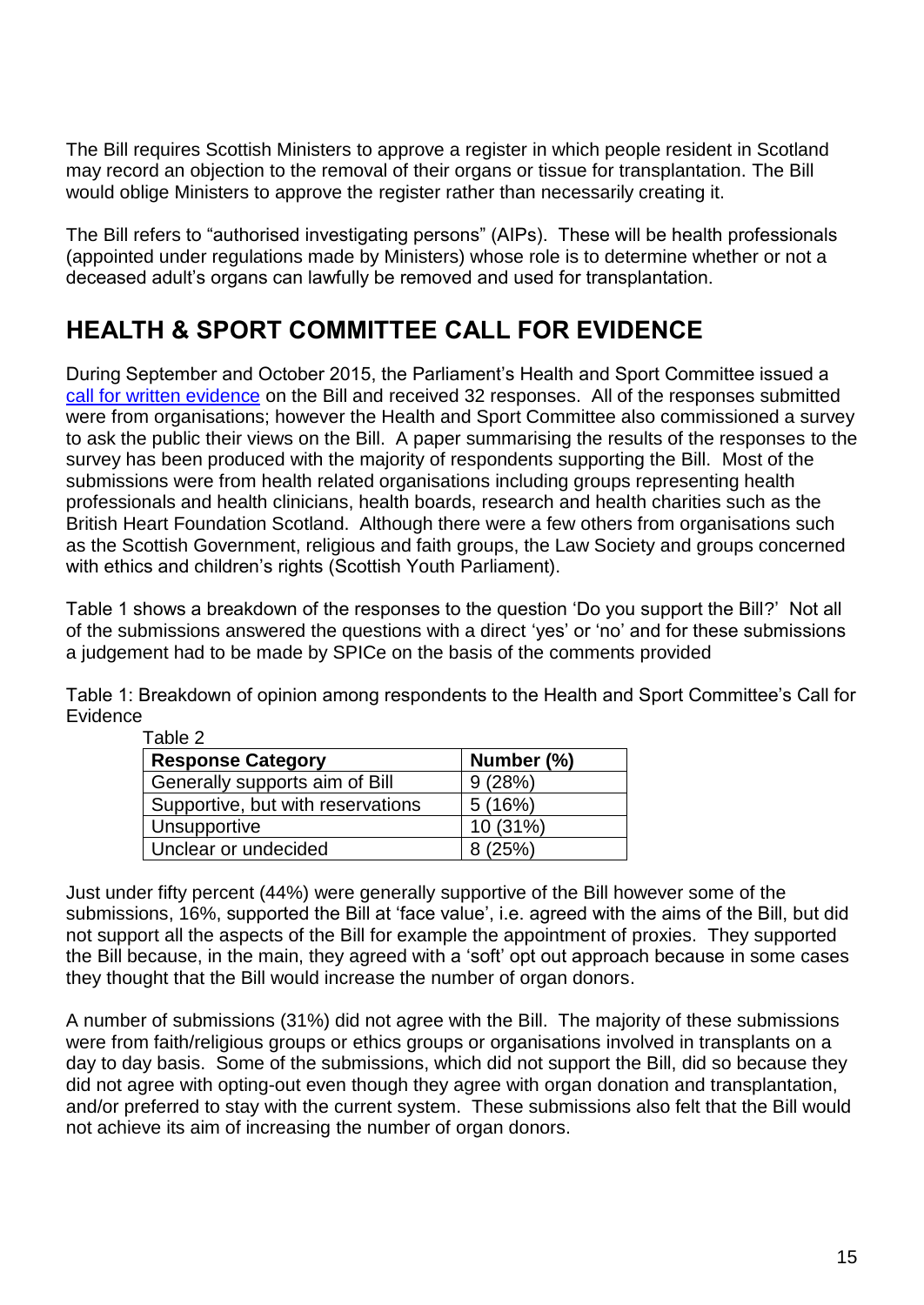# <span id="page-15-0"></span>**SPECIFIC BILL PROPOSALS**

The following section considers the specific provisions of the Bill, together with responses from submissions.

# <span id="page-15-1"></span>**Proxy**

The Bill allows any adult to appoint a proxy (or proxies) to make decisions about authorisation (for the removal of the adult's organs for transplantation), on their behalf, after their death. The appointment of a proxy is an additional choice for an adult, as an alternative to either opting in (e.g. by joining the organ donor register) or opting out (by recording an objection). The proxy is not an essential feature of a soft opt-out system but the proxy provision has been included according to the PM to this Bill to extend the range of choices available to people who wish to ensure that their wishes are complied with after their death

A proxy may be appointed only for some organs and not all. However, an adult is not permitted to appoint different proxies for different organs. The PM states that this would create an additional layer of administrative complexity, for no obvious benefit.

To maximise the chances that a proxy will be available to make a decision when required, the Bill allows each adult to appoint up to three proxies, who must be listed in priority order. The AIP is then required to contact them in that order and to give each proxy so contacted a reasonable time to make a decision.

To be valid, the Bill proposes that proxy details can be included within the organ donation register or can pre-exist in writing, signed by the deceased, and should contain accurate contact information.

The Bill and Policy Memorandum make clear that the intention is for the existence of a proxy to be determined, and their authorisation sought, before the views of the next of kin are sought.

In the Explanatory Notes to the Bill it states that

"it is not necessary for the proxy to consent to or be aware of their appointment"

### <span id="page-15-2"></span>*Response*

A number of submissions supported proxies in principle in that it made sense for a person to appoint someone to make decisions after their death (e.g. Scottish Youth Parliament, Aberdeenshire Health and Social Care Partnership, Scottish Ambulance Service). However some submissions (Royal College of Physicians of Edinburgh, Scottish Intensive Care Society) including organisations that supported the aims of the Bill, could not see how the system of proxies would work. One example was how would the proxy and next of kin be involved at the time of death and decide about donation? There were concerns that it could cause disagreement and conflict between proxies and family members, which could lead to distress to the families, the proxies and to clinical staff.

It was also felt that there is a lack of clarity in the Bill and supporting documentation as to whether the next of kin would have the final say on donation i.e. override what the proxy says. For some organisations it appears that the Bill gives decision-making priority to a proxy over the next of kin, but others felt that this is not entirely clear (e.g. Scottish Government). Some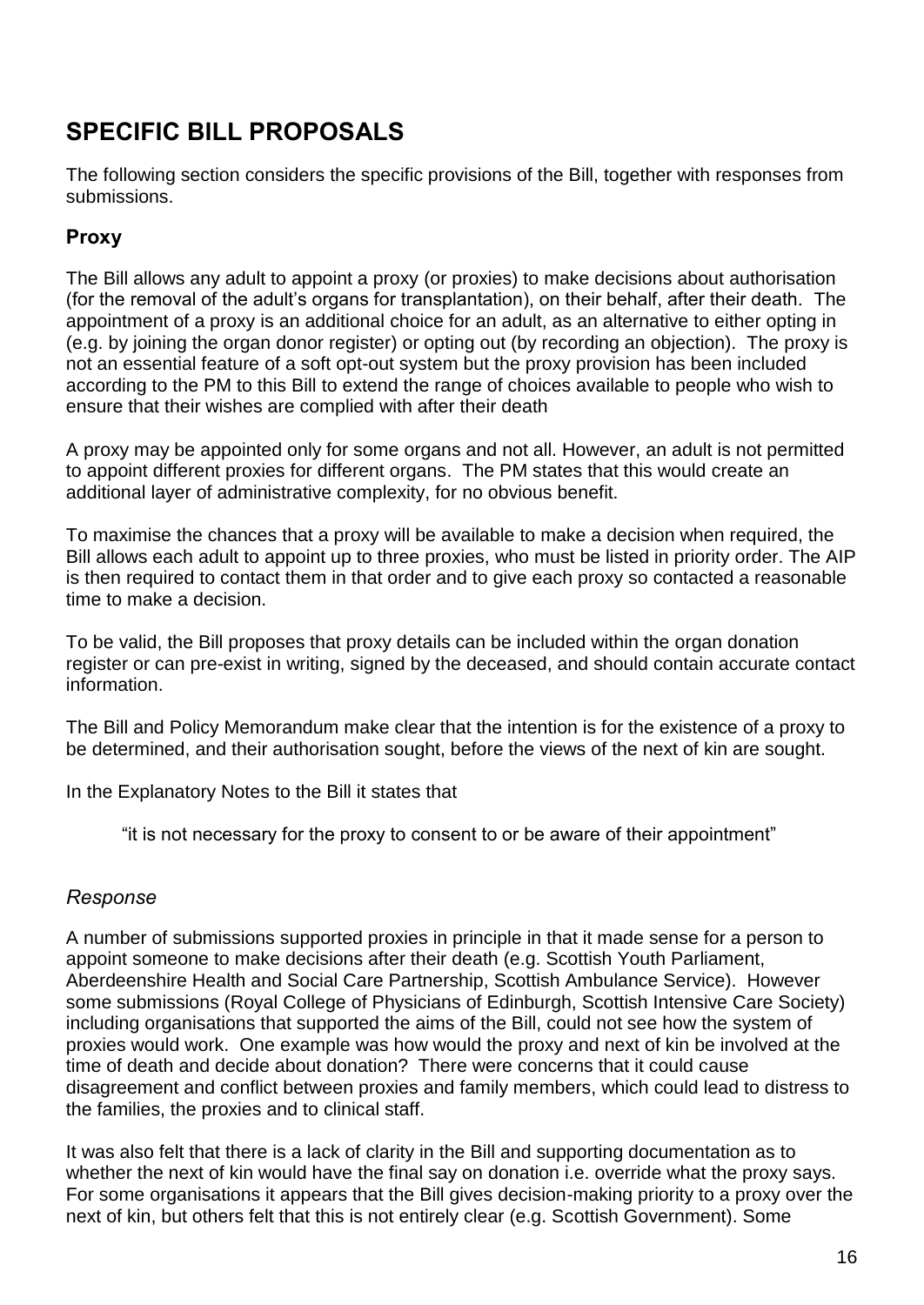submissions were concerned that the legislation could put clinicians in a position of removing organs, with the permission of a proxy, but against the wishes of some family members. It was felt that this could undermine the confidence and trust in medical teams when the trust between families, proxies and clinicians is crucial to the organ donation system (Christian Medical Fellowship).

It was also claimed that it could lead to legal challenges under Article 8 of the European Convention of Human Rights, for example by the family members of a deceased person whose organs are removed for transplantation under the Bill, i.e. proxy makes the decision, contrary to the family's wishes (Scottish Government, Scottish Council on Human Bioethics).

Some submissions thought that proxies could overly complicate the transplantation system and slow it down (e.g. Scottish Government, NHS Lanarkshire, Revival), and that the ability to appoint three proxies could complicate matters further. There is the potential to give conflicting opinions was also highlighted as possibly confusing matters and being time consuming. The Scottish Government, in its submission, did not feel that the Policy Memorandum was clear about who a proxy could be. The Law Society of Scotland, NHS Greater Glasgow and Clyde and Scottish Council of Jewish Communities had concerns over it not being necessary for the proxy to consent or to be aware of their appointment. Also the current Organ Donor Register allows for a person to nominate up to two representatives so if this Bill was passed the register and the systems would have to be changed to allow for three proxies (NHS Blood and Transplant). NHS Blood and Transplant thought that this could be costly and difficult to change.

# <span id="page-16-0"></span>**Authorised Investigating Person (AIP)**

The Bill proposes to create "authorised investigating persons" (AIPs). These will be health professionals (appointed under regulations made by Ministers) whose role is to determine whether or not a deceased adult's organs can lawfully be removed and used for transplantation.

The AIP's role will be, firstly, to check whether the person's wishes (to opt in, opt out or appoint a proxy) were formally registered, and to contact, or attempt to contact, any proxies that had been appointed to obtain a decision (authorising or refusing authorisation for the removal or organs). Where there is no proxy, or the proxy or proxies are unable or unwilling to make a decision within a "reasonable time", it is for the AIP to consult the nearest relative to determine whether they are aware of any objection to the removal of organs that the deceased person had expressed (but not registered), or of anything that might lead to the conclusion that the deceased person did not have a reasonable opportunity to object. The Bill only requires the AIP to take account of the views of any relative that he or she can consult using "best endeavours" within a "reasonable time".

Authorisation requires that all of a number of separate preconditions are met, (these are documented in section 6 of the Bill), and it is the job of the AIP to investigate and reach a conclusion. If any one of the pre-conditions is not met, then there is no authorisation and the organ cannot be removed for the purpose of transplantation under that section. If any applicable information comes to light that indicates the deceased did not have a reasonable opportunity to opt out, then the bill would allow the AIP to stop a donation from proceeding.

The Bill states that the role of 'Authorised Investigating Person' as integral to the efficient working of the new system.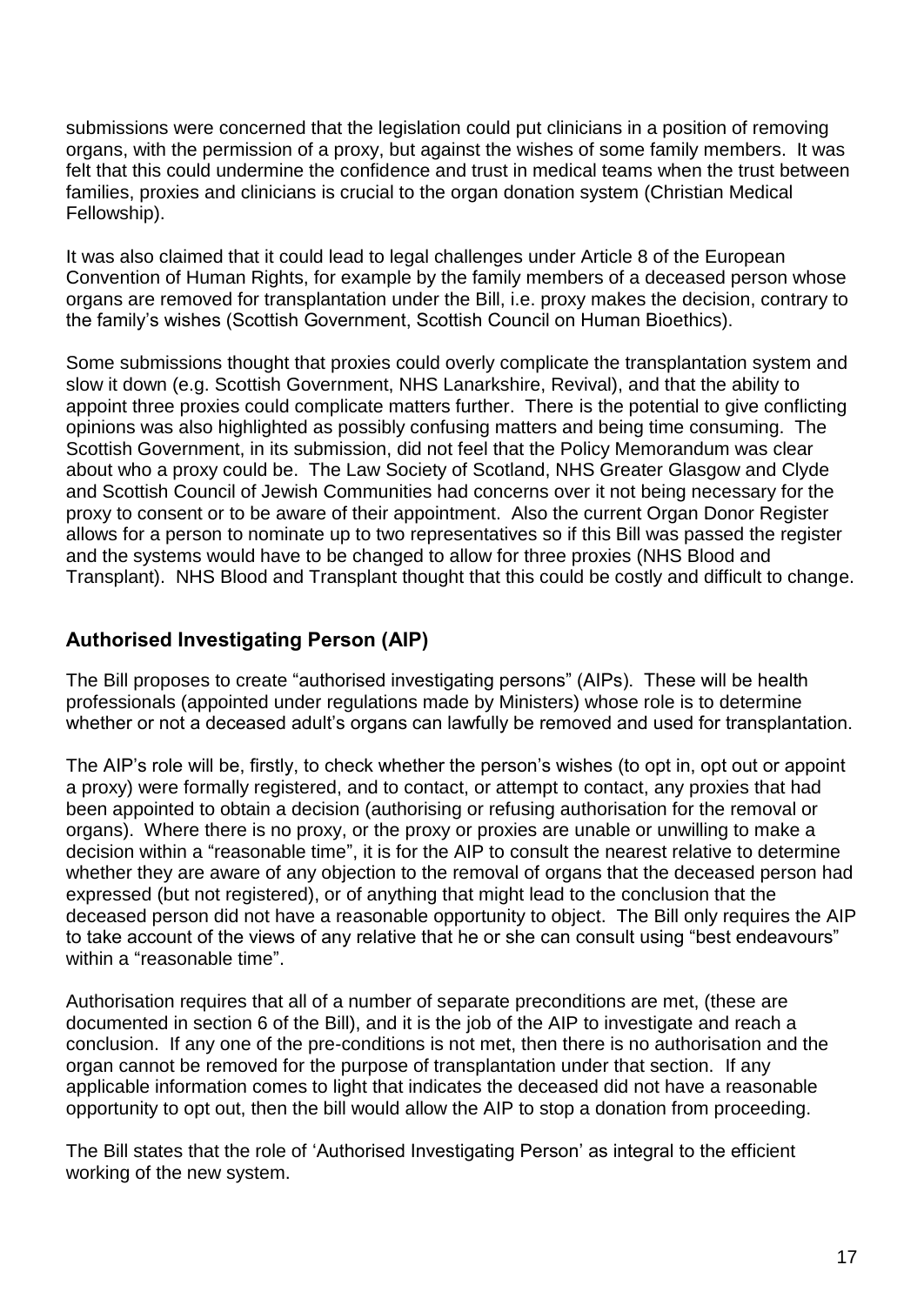### <span id="page-17-0"></span>*Responses*

Some submissions (e.g. Royal College of General Practitioner Scotland, Aberdeenshire Health and Social Care Partnership, PBC Foundation) agreed with AIPs, but a few of these felt that the proposed awareness campaign in the Bill should provide safety nets if decisions are made in this way based on the wishes of the deceased person. Some submissions felt that the purpose of the AIP, i.e. their role, and what they would do and how they would operate was not clear (e.g. Scottish Government, NHS Blood and Transplant, UK Donation Ethics Committee). It was felt to be not clear who would take on this role or from what profession because it seemed to have a legal responsibility attached to it and because they thought that health professionals, including SNODs, would not be equipped to take on this role without adequate additional training and their current role did not lend itself to the role. The Scottish Government was unclear if it was an investigative or authorising role. For example SNODs largely undertake the role of 'investigator' rather than that of 'authoriser', but if they took on the role of AIP then it is likely that they would also have to be an 'authoriser' and therefore determining the 'lawfulness' of donation. NHS Blood and Transplant felt that hospital clinicians and nurses are unlikely to be comfortable performing the AIP role if there is a risk that it may bring them into conflict with families.

Some submissions (e.g. NHS Forth Valley, NHS Fife) also thought that the provisions of AIPs would be unworkable and add more bureaucracy, which would increase the time the process takes and complicate it further. For example the Scottish Government felt there would be a real risk that introducing the additional authorisation checks set out in the Bill will result in slowing down the process. A few submissions wondered how many AIPS would be required because they would be needed day and night and that would add to the costs of the donor and transplantation system. The Scottish Government, Church and Society Council of the Church of Scotland and the Law Society of Scotland all highlighted that there was nothing in the proposed Bill about preventing a legal challenge against the decision made by an AIP.

It was also pointed out that there was no detail provided on a "reasonable time" for AIPs to contact subsequent proxies or to take a decision to proceed with the retrieval or organs. They believed this could be open to interpretation by AIPs and legal challenge, for example from families, which may have a detrimental effect on donation overall because it could undermine the trust in the transplantation system.

### <span id="page-17-1"></span>**Rule if order of acts unclear**

Section 7 of the Bill "Rule if order of acts unclear", which means if it is uncertain which system of authorisation i.e. opting-in or appointment of a proxy or registering an objection (i.e. opting-out) was the last thing an individual did in response to organ donation, then the adult is to be treated as having done none of them. This would mean that they had presumed consent for their organs to be removed.

#### *Responses*

This implies that donation through authorisation by law would be allowed implying that the objection would always be ignored (NHS Greater Glasgow and Clyde and NHS National Services Scotland). They felt that proceeding with donation under such circumstances may lead to public outcry.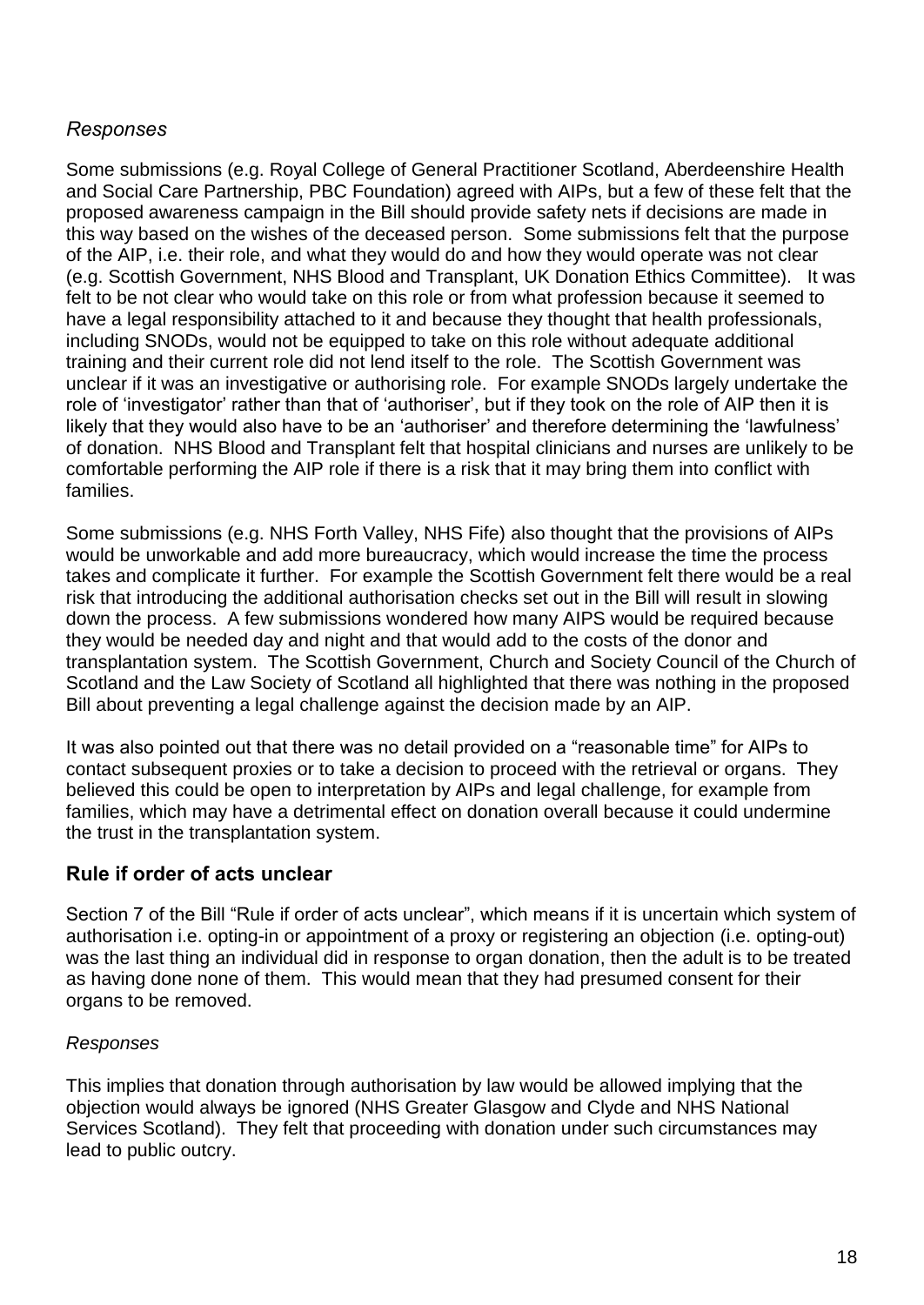### <span id="page-18-0"></span>**Nearest relative**

The Bill does not allow relatives to block the removal of organs by reference to their own views or preferences about organ donation; they are consulted only to help establish whether the deceased person had expressed any objection, having had a reasonable opportunity to do so.

#### *Responses*

There were mixed responses to this provision with some submissions thinking it diminished the role of the nearest relative because they only had to be "consulted".

Section 7 of the 2006 Act allows authorisation to be given by a nearest relative, where the deceased adult had not done so. The Bill does not repeal this provision, although it is amended to ensure it cannot be exercised while the question of proxy authorisation is under active consideration.

#### *Responses*

This raised concerns with some of the respondents about clarity of whose final decision it was – the proxy, or the nearest relative.

### <span id="page-18-1"></span>**Publicity**

Scottish Ministers are responsible for ensuring that a publicity campaign is run throughout the period (of at least 6 months).

#### *Responses*

A number of submissions felt that a one-off publicity campaign of six months was too short and that it should be longer and on-going (e.g. Scottish Government, NHS Blood and Transplant, Free Church of Scotland).

#### <span id="page-18-2"></span>**Adults with Incapacity**

Section 16 of the Adults with Incapacity (Scotland) Act 2000 allows a person to grant a power of attorney relating to his personal welfare (i.e. a "welfare power of attorney") that may be exercised at such time as the granter lacks the capacity to make the decisions for himself or herself. It imposes various restrictions on what a welfare attorney may do and this currently includes preventing the attorney giving authorisation for the removal or use of organs. This Bill prevents a welfare attorney from either appointing (or withdrawing the appointment of) a proxy, or objecting to the removal of the adult's organs.

#### <span id="page-18-3"></span>*Responses*

NHS Greater Glasgow and Clyde and NHS National Services of Scotland felt that it seemed that the Bill, in the case of Adults with Incapacity, would prevent a welfare attorney from either appointing a proxy or objecting to the removal of the adult's organs. The Scottish Government was concerned that adults with incapacity could end up being "locked-in" to organ donation as neither they, nor someone acting on their behalf under the provisions of the 2000 Act, would be able to appoint a proxy, or be able to register an objection to the removal of organs. In other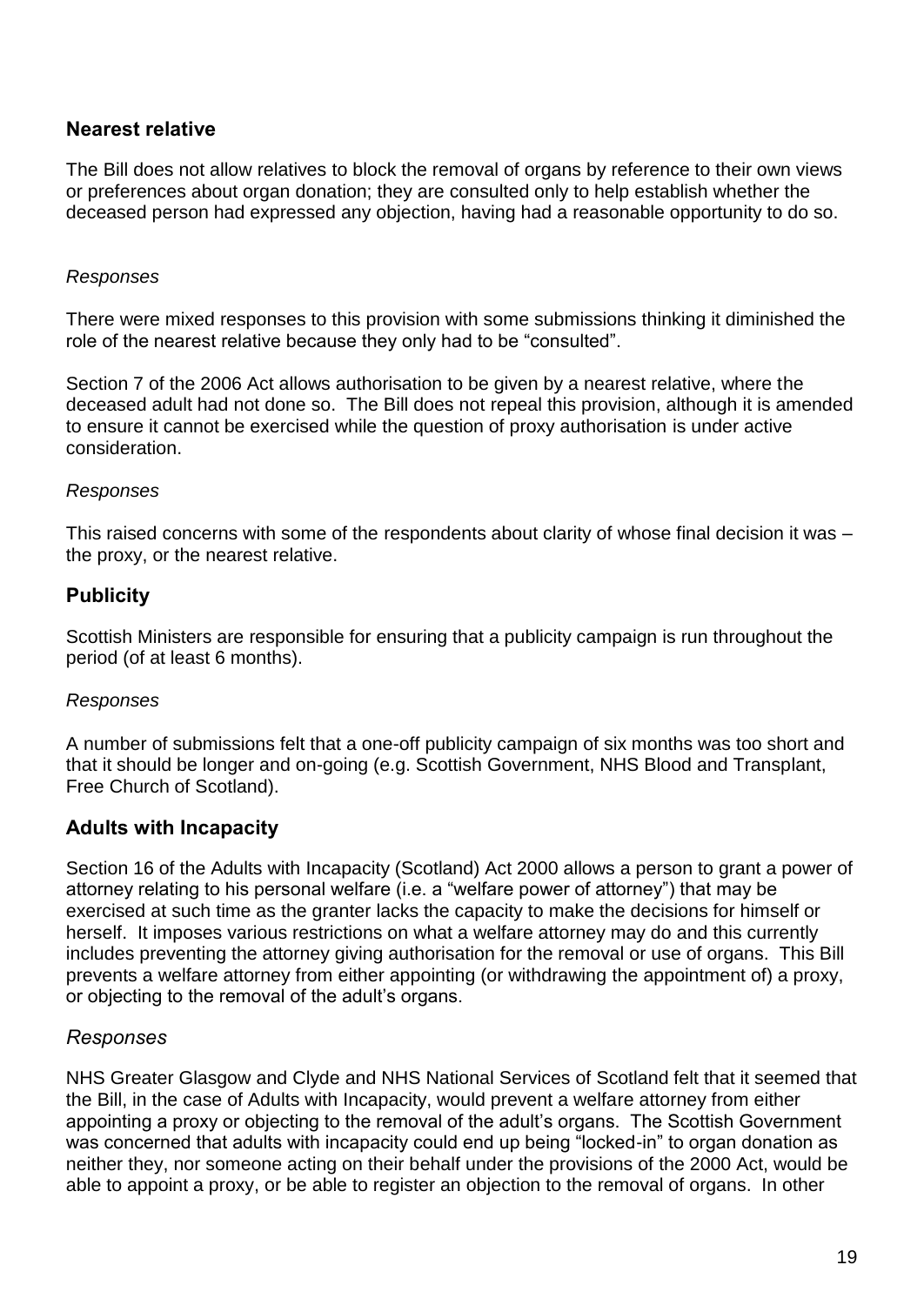words it could make it difficult for adults with incapacity, and their next of kin/guardians, to optout of the provisions relating to the authorisation of the removal of organs by operation of law.

### <span id="page-19-0"></span>**Persons to whom the Bill applies**

The Bill would apply to people who at the time of their death had been habitually resident here for a continuous 6-month period beginning after their  $16<sup>th</sup>$  birthday and after the day the opt-out register first became available.

### <span id="page-19-1"></span>*Responses*

The Law Society of Scotland felt that the period was too short and should be 12 months instead of the 6 months. This was also alluded to by the Scottish Government and the Scottish Council of Jewish Communities who had concerns over the six month residency having additional implications for international students and foreign contractors.

The changes made by the Bill only apply to adults (defined as people who are aged 16 years and above). The Law Society of Scotland thought that the age limit should be set at 18 years of age. This is because they felt that at the age of 18 the person is more likely to have an understanding and can make fully considered and informed choice. Also they felt it would be more consistent if Scotland adopted the same age criteria as Wales, i.e. 18 years of age. The Scottish Government had concerns that the 'authorisation' only applies to adults over the age of 16 because the current legislation allows children aged over 12 to opt-in i.e. the Organ Donor Register allows children over 12 to opt-in and opt-out. This means that the proposed Bill risks removing a right that a child already has.

# <span id="page-19-2"></span>**KEY THEMES**

The following is a summary of the general themes that emerged about the Bill from the Committee's call for evidence. This is not intended to be an exhaustive account of all of the points raised and for more detail of the submissions please see the Health and Sport Committee's [webpage.](http://www.scottish.parliament.uk/parliamentarybusiness/CurrentCommittees/93069.aspx)

#### *General support of Bill*

BMA Scotland, Nuffield Council on Bioethics, and the British Heart Foundation Scotland believe that the introduction of an opt-out system will support both the deceased to have their wishes carried out and the families who are faced with these tough decisions. BMA Scotland believes that a move to an opt-out system which creates the default position could lead to a change in the philosophy within society where donation becomes seen as the norm.

#### *Not supporting the Bill*

The main issues were around the ethics, practicalities of the Bill, in particular proxies and authorised investigating persons (AIPs), and the diminished role of the family, which they felt could undermine the trust within the donor and transplantation system. For example CARE for Scotland, in their submission, were

"concerned that the Bill does not explicitly set out a right of objection for families on the face of statute."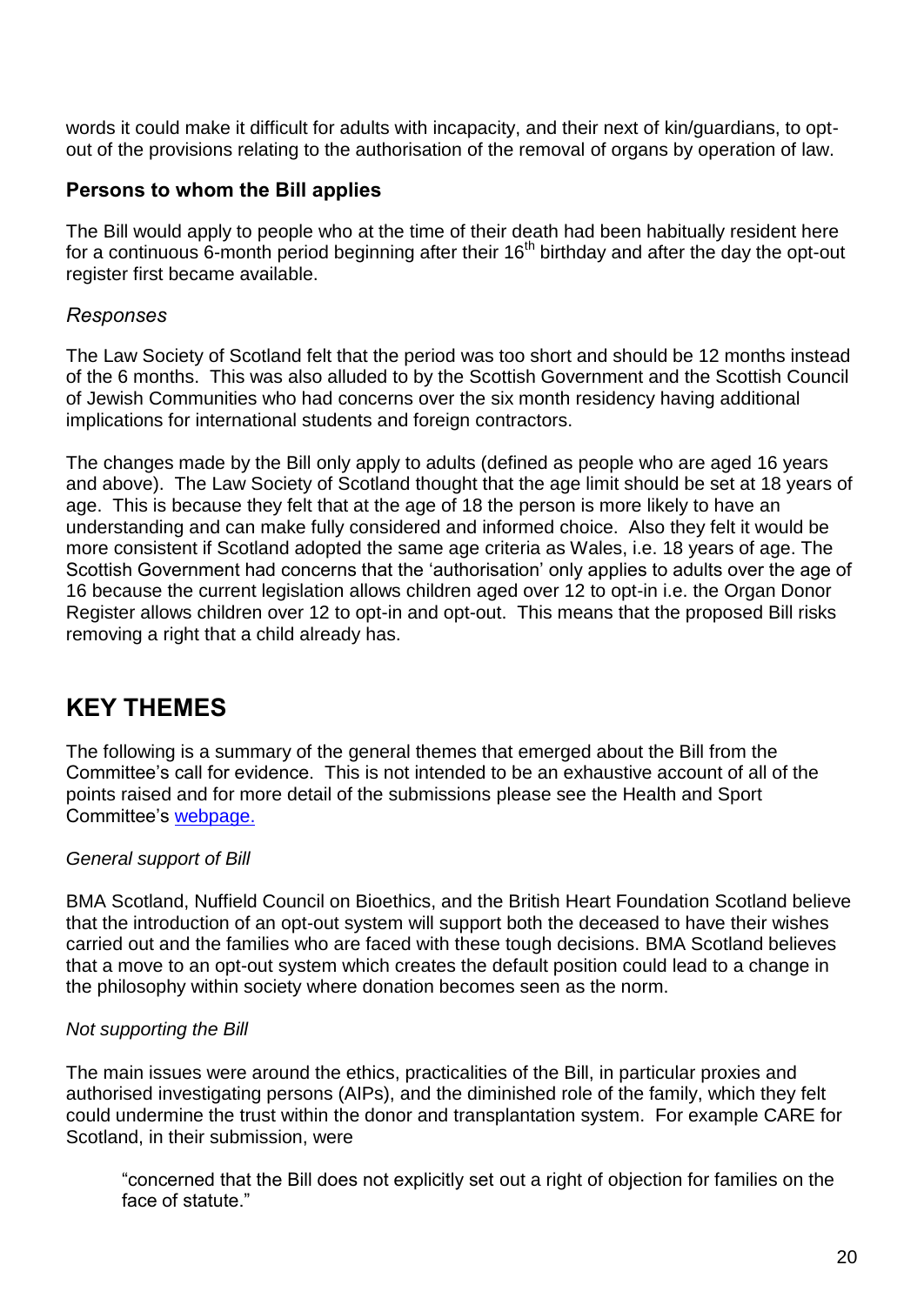### *Families/Next of Kin*

The Scottish Government, NHS Greater Glasgow & Clyde and NHS National Services Scotland highlighted, in their submissions, the importance of the next of kin in providing the necessary medical, social and behavioural history of the potential donor to ensure the safety of the donated organs/tissue for intended recipients. They felt that this Bill would remove the need to gain authorisation from the next of kin and proceeding with donation in the absence of next of kin support is likely to lead to a decline in the safety of retrieved organs/tissue.

A few submissions felt that the Bill is not clear on the family involvement and the relationship between them and proxies, and AIPs, which could create conflict between families, proxies and AIPs. This could lead to potentially damaging trust in the UK's organ donation system.

### *Presumed Consent*

A number of submissions felt that the concept of presumed consent is a misnomer because in practice it is not consent at all (e.g. Church and Society Council of the Church of Scotland, CARE for Scotland, Christian Medical Fellowship).

"Silence does not amount to consent." (Christian Medical Fellowship).

They thought that it is likely that under a presumed consent system that organs will be removed from individuals who would not have consented to their removal. For example they felt that not all persons who fail to opt out will have wished to give consent for retrieval and transplantation of their organs in the event of death. There could be various reasons for this, for example just not getting round to it or not knowing about the system. This was felt to be of particular concern for vulnerable groups such as those with limited capacity as well as hard-to-reach groups. A few submissions felt that it would be extremely difficult to ensure that everyone, especially those belonging to some minority or disadvantaged groups, was aware of the legislation and understood the consent process, knew their options and could easily opt out. For all these reasons a number of submissions felt that introducing presumed consent would be unethical and potentially could be distressing to families. It was also claimed that it could also potentially lead to legal challenges by families over decisions made by medical staff and specialists based on proxy or 'authorised investigating person' decisions.

### *Human Rights*

Some submissions went further to suggest that if a deceased person was not aware of the system of consent/authorisation and the possible destiny of his/her body or its parts (transplantation, research etc.) and the use of its parts did go ahead without the individual having given his/her informed consent, there may be grounds for taking the case to the European Court of Human Rights. This is because the European Convention on Human Rights and Biomedicine requires informed consent to take place before any intervention is envisaged (e.g. Scottish Government, Scottish Council for Human Bioethics).

#### *Donation as a gift*

There was a feeling amongst some submissions that donations should be seen as an altruistic gift and not be taken by force or by default (CARE for Scotland, Christian Medical Fellowship, Church and Society Council of the Church of Scotland, Scottish Council on Human Bioethics). A couple of these submissions went further to note that some opponents of any form of opt-out scheme felt: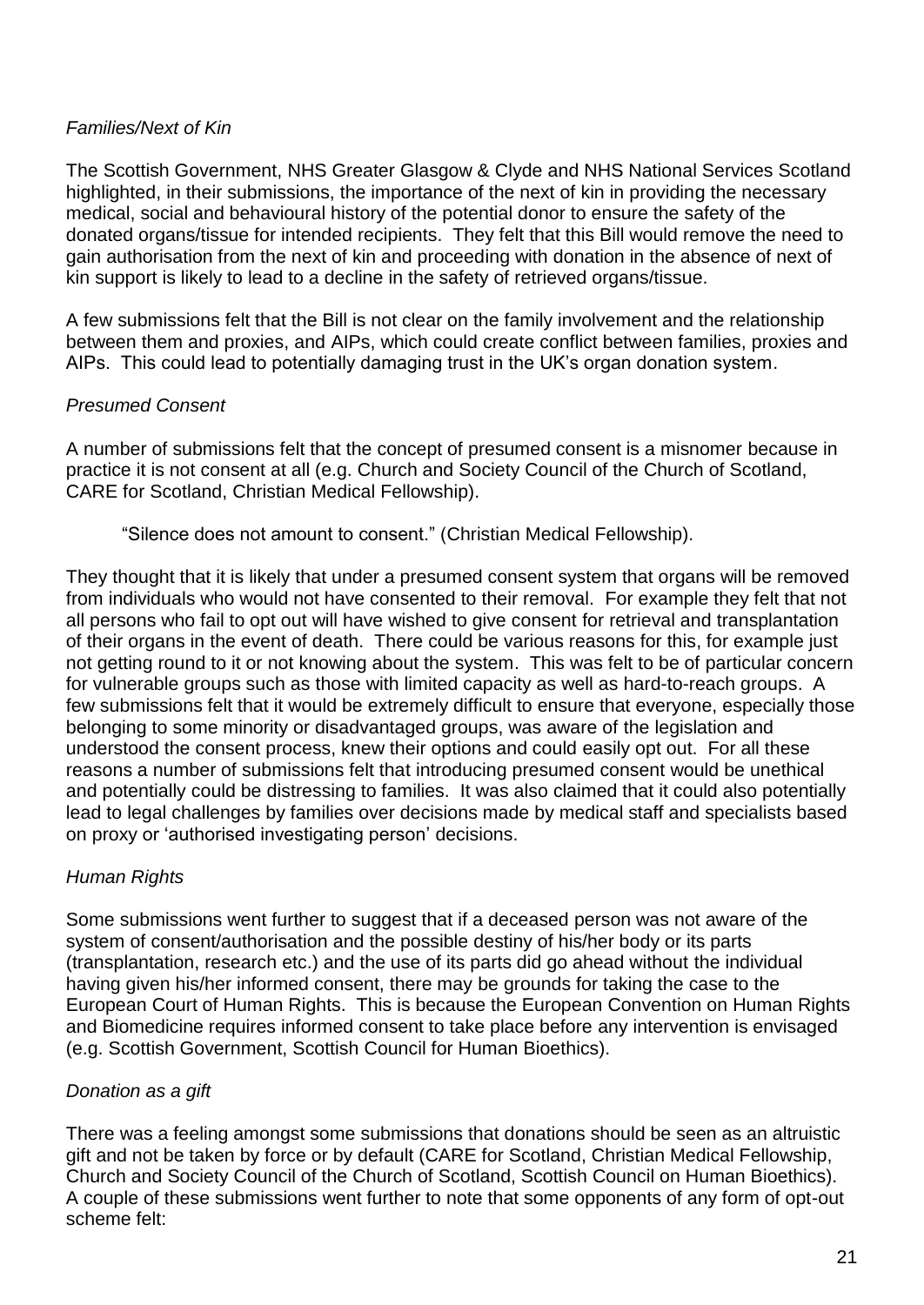"that the state (acting through health professionals and the health care system) would be intervening to 'take' organs rather than facilitating their being 'given' there is at least a risk that some degree of trust in the system would be lost."

#### *Organ Donor Register*

Some submissions, who did not support the Bill, felt that resources should be put into improving the current organ donor and transplantation infrastructure and system and further promotion of the Organ Donor Register. A few submissions (e.g. Scottish Government, NHS National Services Scotland) asked if the Bill was still required because the Organ Donation Register now (since July 2015) allows for people to register to opt-out as well as opt-in. However the Bill also allows for presumed consent, which means that if a person has not opted-in or opted-out or appointed a proxy then this means that they have consented to their organs being donated.

#### *Research evidence*

Many submissions cited the international research on whether opt-out legislation increases organ donation and discussed what part the opt–out legislation plays in the increase in organ donation. There were mixed views between submissions because some submissions (e.g. BMA Scotland, Royal College of Physicians of Edinburgh, Aberdeenshire Health and Social Care Partnership, British Heart Foundation) felt that the international evidence showed or convinced them that opt-out schemes did increase organ donation (or contributed to an increase in organ donation) whereas others felt that the evidence did not show this or they were not convinced by the evidence (e.g. Scottish Government, Scottish Council of Jewish Communities, Free Church of Scotland, NHS Highland). The most often quoted evidence included the systematic review (Rithalia et al. 2009) and the success of the 'soft opt-out' legislation in Spain. Some of the submissions who were not convinced by the evidence state that Spain does not have a full 'soft opt-out' system. They mean that in Spain there is no register for people to use to express their wish to opt-out and they always ask the family. They also claimed that in Spain the legislation was not the main reason for its increase in donation numbers, but was due to improvements in its donation and transplantation system. The Scottish Government, in their response, stress that the organ donor rate in the UK is now at 21pmp, which is roughly comparable with most of these countries.

#### *Wales*

A number of submissions suggested it would be a good idea to wait to see what happens with the 'soft' opt-out legislation in Wales before moving to an opt-out system in Scotland (Scottish Council for Human Bioethics, NHS Greater Glasgow and Clyde, UK Donation Ethics). This is in terms of whether the system works and whether it increases organ donation rates. This was very much the view taken by the Scottish Government not only in its written submission in its call for evidence, but also in their latest strategy for organ donation and transplantation.

#### *End of life care*

A few submissions (e.g. Royal College of Nursing Scotland) felt that organ and tissue donation should be integrated into the culture of best practice in end of life care and this would impact on donation rates.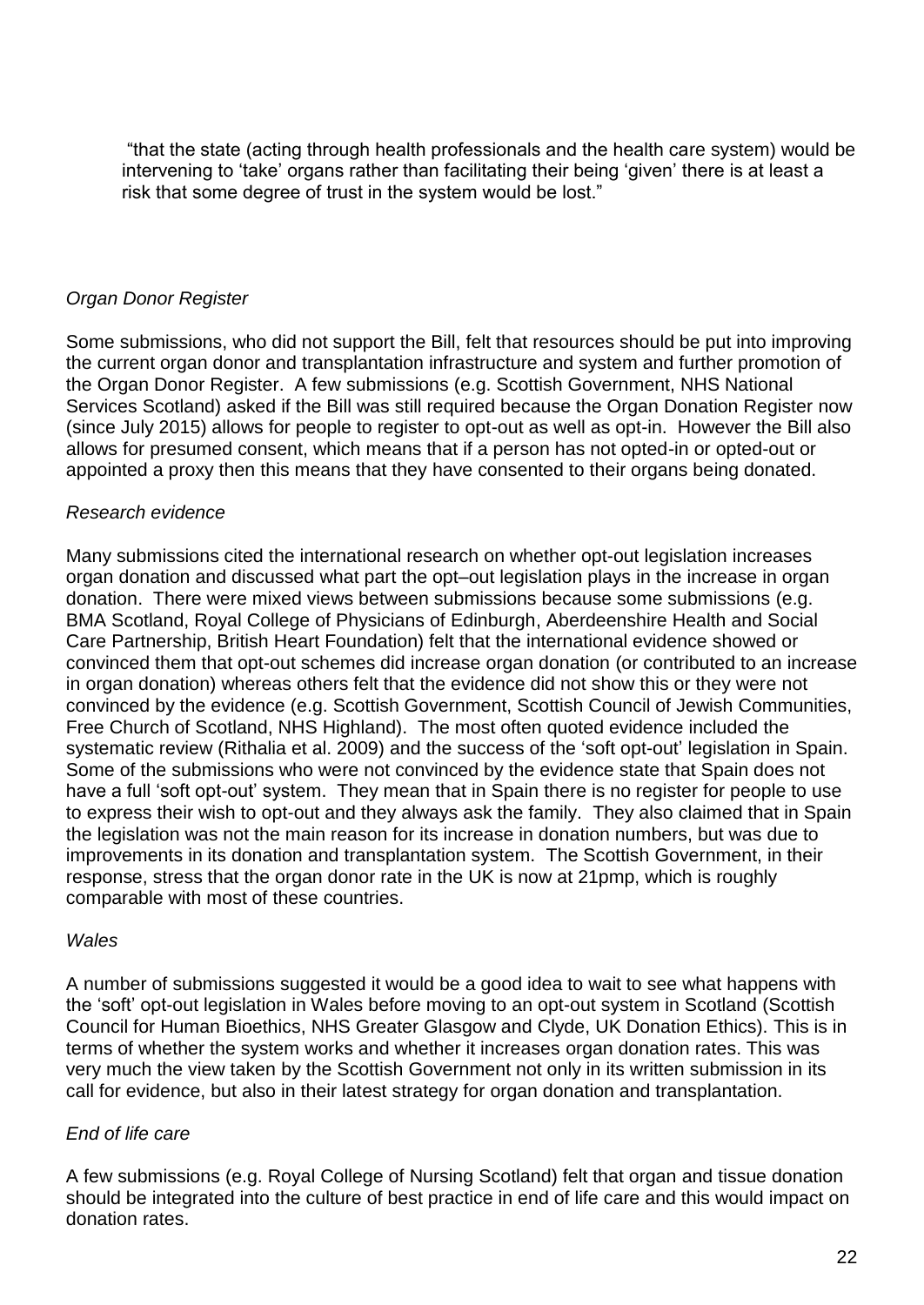#### *Simplicity*

BMA Scotland, NHS Fife and PBC Foundation felt the Bill needs to be extremely simple, for example a simple opt in/opt out system. The proposed Bill has several ways or choices of consenting or not consenting to organ donation e.g. opting-in, opting-out or appointing a proxy.

### *Language*

A few submissions felt the language was moving away from 'donation' to the 'removing' of organs, which they felt should be changed. The Law Society of Scotland highlighted that the principle of consent is not referenced in relation to the aims of the Bill and they see authorisation as being about giving permission, which does not mean the same as presumed or implied consent.

# <span id="page-22-0"></span>**SCOTTISH GOVERNMENT RESPONSE TO THE BILL**

The Scottish Government submitted a written response to the Health and Sport Committee's Call for Evidence. The Scottish Government commends the aim of the Bill, but states that it is not in a position to support it. It cites three main reasons for not supporting it and these are as follows:

- It is not convinced that the Bill would lead to an increase in the number of organs and tissues being made available for transplant
- It has significant concerns about specific measures set out in the Bill and its Policy Memorandum, in particular proxies, authorised investigating persons and legal implications.
- It has concerns that the financial cost to Scottish Ministers and the NHS have not been fully reflected.

Another major concern that the Scottish Government had was the extent to which the measures contained within the draft Bill had been tested with the experts working in the field of organ donation.

It also had concerns that the Bill or accompanying documents does not state or estimate the number of additional donors the Bill would be expected to lead to. This is means it is not only difficult to clarify costs, but it also provides no certainty on whether the Bill has achieved its aims.

The Scottish Government submitted a separate written [response](http://www.scottish.parliament.uk/S4_HealthandSportCommittee/Inquiries/TRA010-SGov.pdf) to the Scottish Parliament Finance Committee who issued a Call for Evidence on the Financial Memorandum of the Bill and a summary of this is provided below.

# <span id="page-22-1"></span>**FINANCIAL IMPLICATIONS**

The financial memorandum outlines that the two main areas of cost for the Scottish Ministers are the set-up and implementation costs of an opt-out system, and the costs of the publicity campaign (of at least six months duration) that the Scottish Government is required to inform the public about the changes being made by the Bill.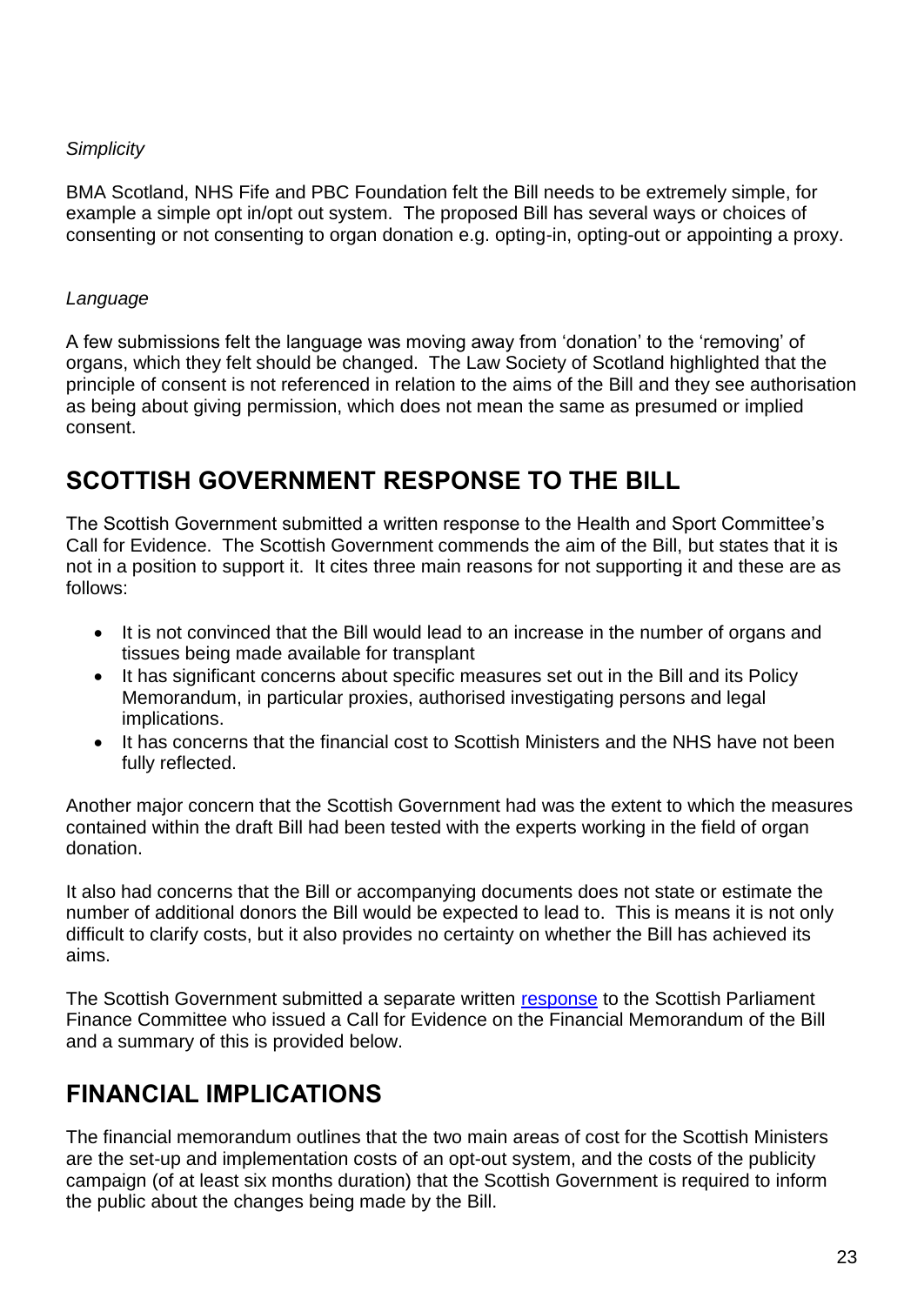The Financial Memorandum contained in the Explanatory Notes for this proposed Bill stated that:

"the estimated overall cost of £7.5 million over 10 years for the Wales Act seemed a reasonable overall estimate for this Bill as well."

A UK Parliament briefing note on Organ Donation and Transplants indicates that the transplant programme delivers an annual cost saving of £316 million to the NHS, according to NHS Blood and Transplant.

The Bill could have direct cost implications for local authorities with regards to the provision of social care, such as care and support in the home, for those awaiting a donor transplant. Any reduction in the number of people on the waiting list for transplant operations may reduce demand on the local authorities' social budgets. It is not possible to quantify the financial benefits to local authorities,

The Financial Memorandum stated that there will be staff and IT costs associated with setting up and maintaining the opt-out register and increasing awareness amongst medical staff of the new system and training them to implement it. There will also be costs associated with an increase in the number of transplant operations. However these financial costs could be offset by the long-term savings of a reduction in the burden of the health service through reduced dialysis provision and associated long-term care costs.

# <span id="page-23-0"></span>**SCOTTISH GOVERNMENT'S RESPONSE TO THE FINANCIAL MEMORANDUM**

The Scottish Government felt that the Bill's Financial Memorandum significantly underestimates the potential costs of the legislation to Scottish Ministers.

The Scottish Government felt that the organ donation campaign would be £3.3 million over either one or two years rather than the £2.8 million suggested in the Financial Memorandum.

They suggested that the implementation of the Bill and therefore the cost to the Scottish Ministers would be £22.2 million over 10 years and recurring costs of around £2 million each year thereafter rather than the £7.5 million over 10 years as suggested in the Financial Memorandum. (The Scottish Government however interpreted the figure as £6.1 million rather than the £7.5 million stated). The reason for the increase in costs, from £6.1/£7.5 million to £22.2 million, is to accommodate a team of AIPs, (not mentioned in the Financial Memorandum) and the delivery of an on-going publicity campaign rather than the proposed 6 month campaign suggested in the Policy Memorandum and Financial Memorandum.

It was felt by the Scottish Government that the identified cost for the advertising, in the Financial Memorandum, taken over one year would be almost half the Scottish Government's total (not just health related) marketing budget. They indicated that additional funding would have to be identified for costs above the existing baseline.

The overall implied position in the Bill appears to be that the financial benefits generated from any additional transplants will offset any and all extra costs to NHS Boards over time, and therefore all costs can be accommodated from within existing Board budgets. The Scottish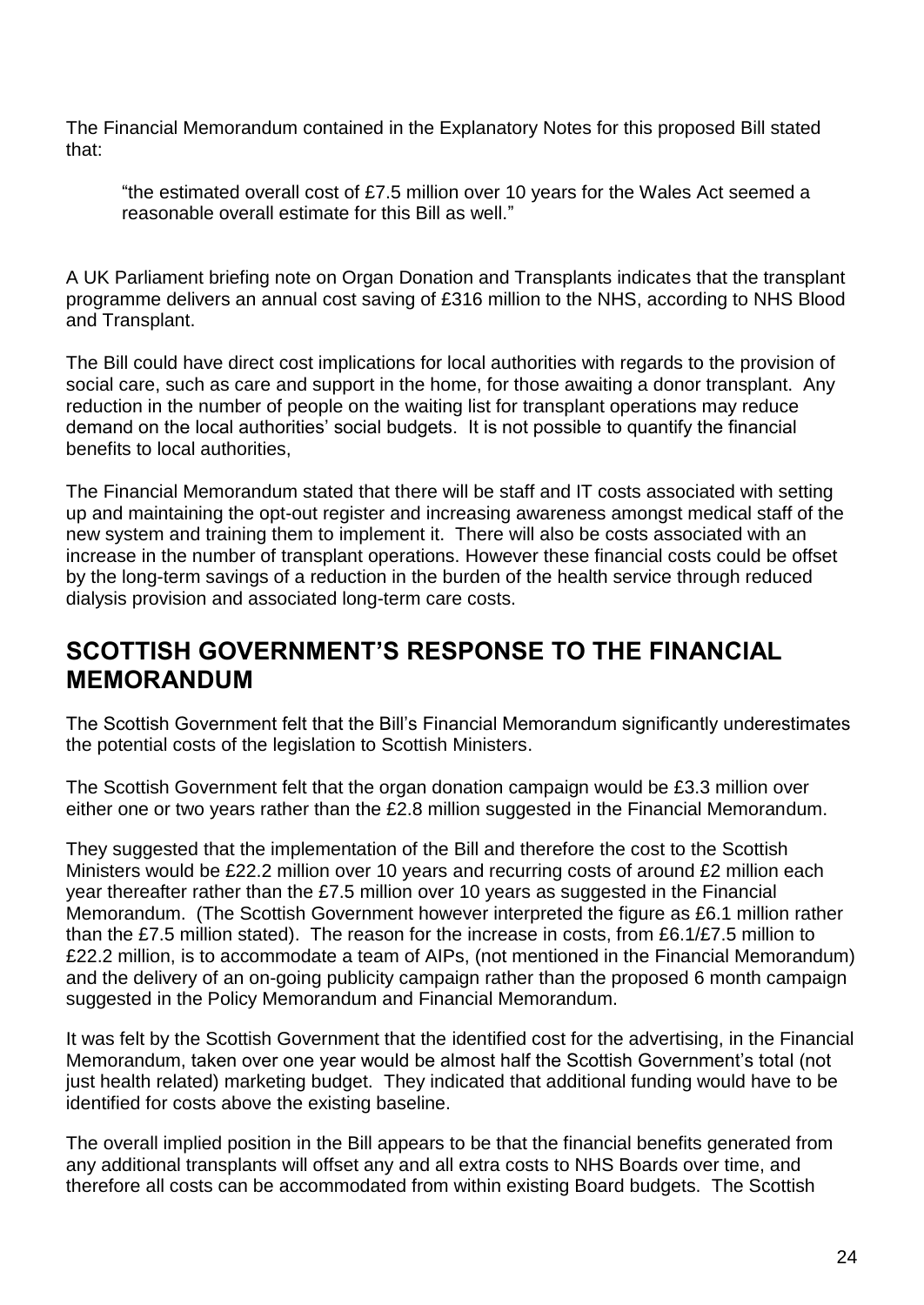Government felt that this was a very generalised assumption and would need detailed discussion with NHS Boards.

The Scottish Government and a few other submissions highlighted that the Bill and the accompanying documents do not state the number of additional donors which the Bill would achieve. This makes it difficult to calculate the cost savings versus the costs of implementing the Bill.

The Scottish Government, in their submission, felt it is impossible to accurately assess the costs of the proposed measures from the information contained within the Financial Memorandum. The Scottish Government feel that any long term costs/savings analysis to NHS Scotland and NHS Boards are difficult to calculate until the impact of the legislation i.e. the number of additional donors and transplants is understood.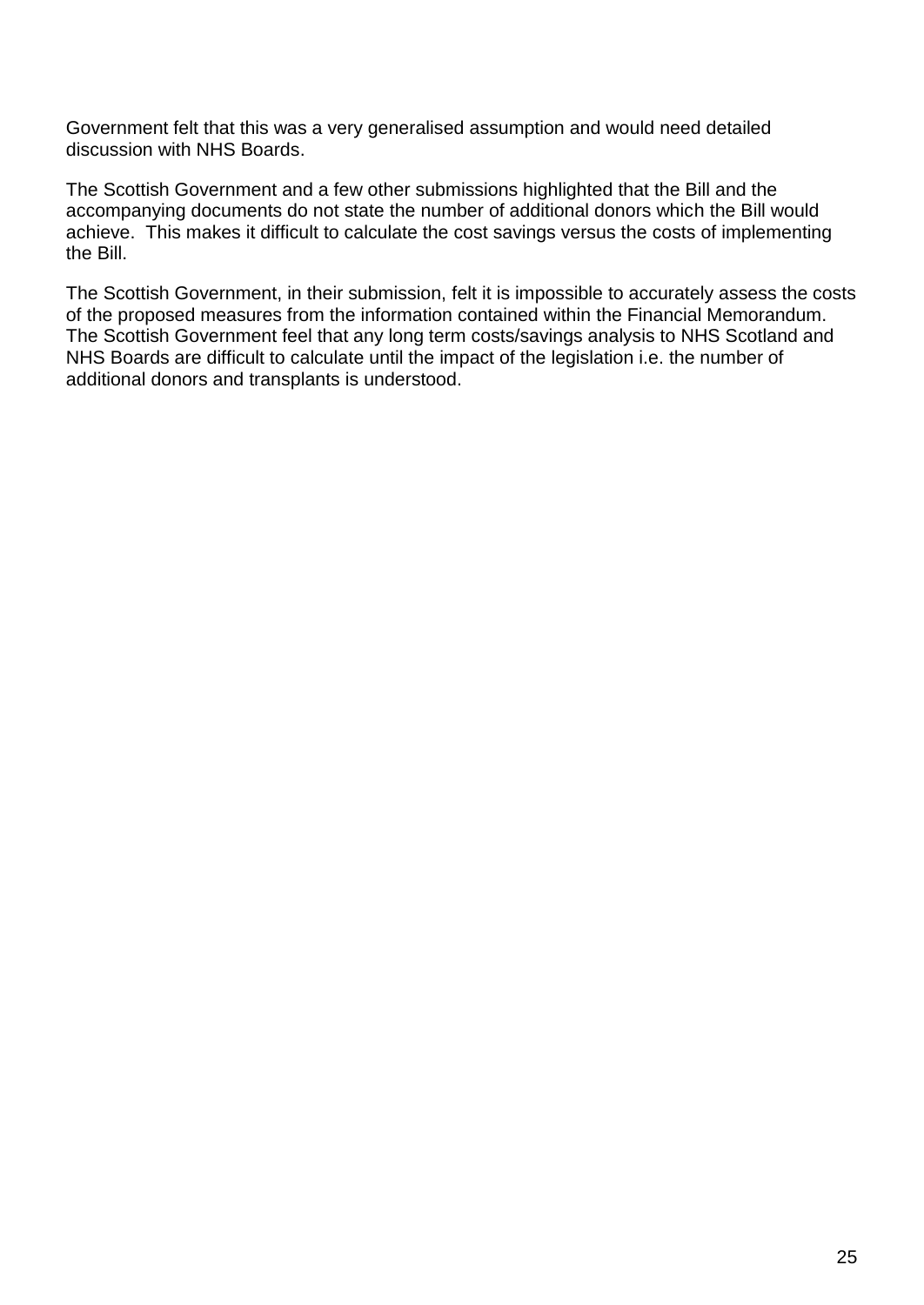# <span id="page-25-0"></span>**SOURCES**

Bird, S.M. and Harris, J. Time to move to presumed consent for organ donation. BMJ 2010; 340:2188

Fabre, J., Murphy, P. and Matesanz, R. Presumed consent is unnecessary. BMJ 2010; 341: 922 Rudge, C.J. and Buggins, E. How to Increase Organ Donation: Does Opting Out Have a Role? Transplantation 2012; 93(2): 141-144

Organ Donation Taskforce *Organs for transplants: a report from the Organ Donation Taskforce (2008). Available at: [http://www.bts.org.uk/Documents/Publications/Organs%20for%20transplants%20-](http://www.bts.org.uk/Documents/Publications/Organs%20for%20transplants%20-%20The%20Organ%20Donor%20Task%20Force%201st%20report.pdf)*

*[%20The%20Organ%20Donor%20Task%20Force%201st%20report.pdf](http://www.bts.org.uk/Documents/Publications/Organs%20for%20transplants%20-%20The%20Organ%20Donor%20Task%20Force%201st%20report.pdf)*

Organ Donation Taskforce *The potential impact of an opt out system for organ donation in the UK: an independent report* (2008). Available at: [http://www.nhsbt.nhs.uk/to2020/resources/Thepotentialimpactofanoptoutsystemfororgandonatio](http://www.nhsbt.nhs.uk/to2020/resources/ThepotentialimpactofanoptoutsystemfororgandonationintheUK.pdf) [nintheUK.pdf](http://www.nhsbt.nhs.uk/to2020/resources/ThepotentialimpactofanoptoutsystemfororgandonationintheUK.pdf)

Rithalia, A., McDaid, C., Suekarran, S. et al. *Impact of presumed consent for organ donation on donation rates: A systematic review*. BMJ 2009: 338: a3162

Rudge, C. J. and Buggins, E. How to Increase Organ Donation: Does Opting Out Have a role? Transplantation 2012 93(2):141-144

Scottish Parliament (2014a) Transplantation (Authorisation of Removal of Organs Etc.) (Scotland) Bill – Draft proposal. Available at [http://www.scottish.parliament.uk/S4\\_MembersBills/Organ\\_Donation\\_Consultation\\_Document.p](http://www.scottish.parliament.uk/S4_MembersBills/Organ_Donation_Consultation_Document.pdf) [df](http://www.scottish.parliament.uk/S4_MembersBills/Organ_Donation_Consultation_Document.pdf)

Scottish Parliament (2014b) Transplantation (Authorisation of Removal of Organs Etc.) (Scotland) Bill – Summary of consultation responses. Available at: <https://annemctaggartmsp.files.wordpress.com/2014/10/consultation-summary-final.pdf>

Scottish Parliament (2015a) Transplantation (Authorisation of Removal of Organs etc.)(Scotland) Bill [as introduced]. Edinburgh, Scottish Parliament. Available at: [http://www.scottish.parliament.uk/S4\\_Bills/\(1\)Transplantation%20\(Authorisation%20of%20Rem](http://www.scottish.parliament.uk/S4_Bills/(1)Transplantation%20(Authorisation%20of%20Removal%20of%20Organs%20etc.)%20(Scotland)%20Bill/b72s4-introd.pdf) [oval%20of%20Organs%20etc.\)%20\(Scotland\)%20Bill/b72s4-introd.pdf](http://www.scottish.parliament.uk/S4_Bills/(1)Transplantation%20(Authorisation%20of%20Removal%20of%20Organs%20etc.)%20(Scotland)%20Bill/b72s4-introd.pdf)

Scottish Parliament (2015b) Transplantation (Authorisation of Removal of Organs etc.)(Scotland) Bill – Explanatory Notes. Edinburgh, Scottish Parliament. Available at: [http://www.scottish.parliament.uk/S4\\_Bills/\(1\)Transplantation%20\(Authorisation%20of%20Rem](http://www.scottish.parliament.uk/S4_Bills/(1)Transplantation%20(Authorisation%20of%20Removal%20of%20Organs%20etc.)%20(Scotland)%20Bill/b72s4-introd-en.pdf) [oval%20of%20Organs%20etc.\)%20\(Scotland\)%20Bill/b72s4-introd-en.pdf](http://www.scottish.parliament.uk/S4_Bills/(1)Transplantation%20(Authorisation%20of%20Removal%20of%20Organs%20etc.)%20(Scotland)%20Bill/b72s4-introd-en.pdf)

Scottish Parliament (2015c) Transplantation (Authorisation of Removal of Organs etc.)(Scotland) Bill – Policy Memorandum. Edinburgh, Scottish Parliament. Available at: [http://www.scottish.parliament.uk/S4\\_Bills/\(1\)Transplantation%20\(Authorisation%20of%20Rem](http://www.scottish.parliament.uk/S4_Bills/(1)Transplantation%20(Authorisation%20of%20Removal%20of%20Organs%20etc.)%20(Scotland)%20Bill/b72s4-introd-pm.pdf) [oval%20of%20Organs%20etc.\)%20\(Scotland\)%20Bill/b72s4-introd-pm.pdf](http://www.scottish.parliament.uk/S4_Bills/(1)Transplantation%20(Authorisation%20of%20Removal%20of%20Organs%20etc.)%20(Scotland)%20Bill/b72s4-introd-pm.pdf)

Shepherd, L. O'Carroll, R.E. and Ferguson, E. An international comparison of deceased and living organ donation/transplant rates in opt-in and opt-out systems: a panel study. BMC Medicine 2014; 12: 131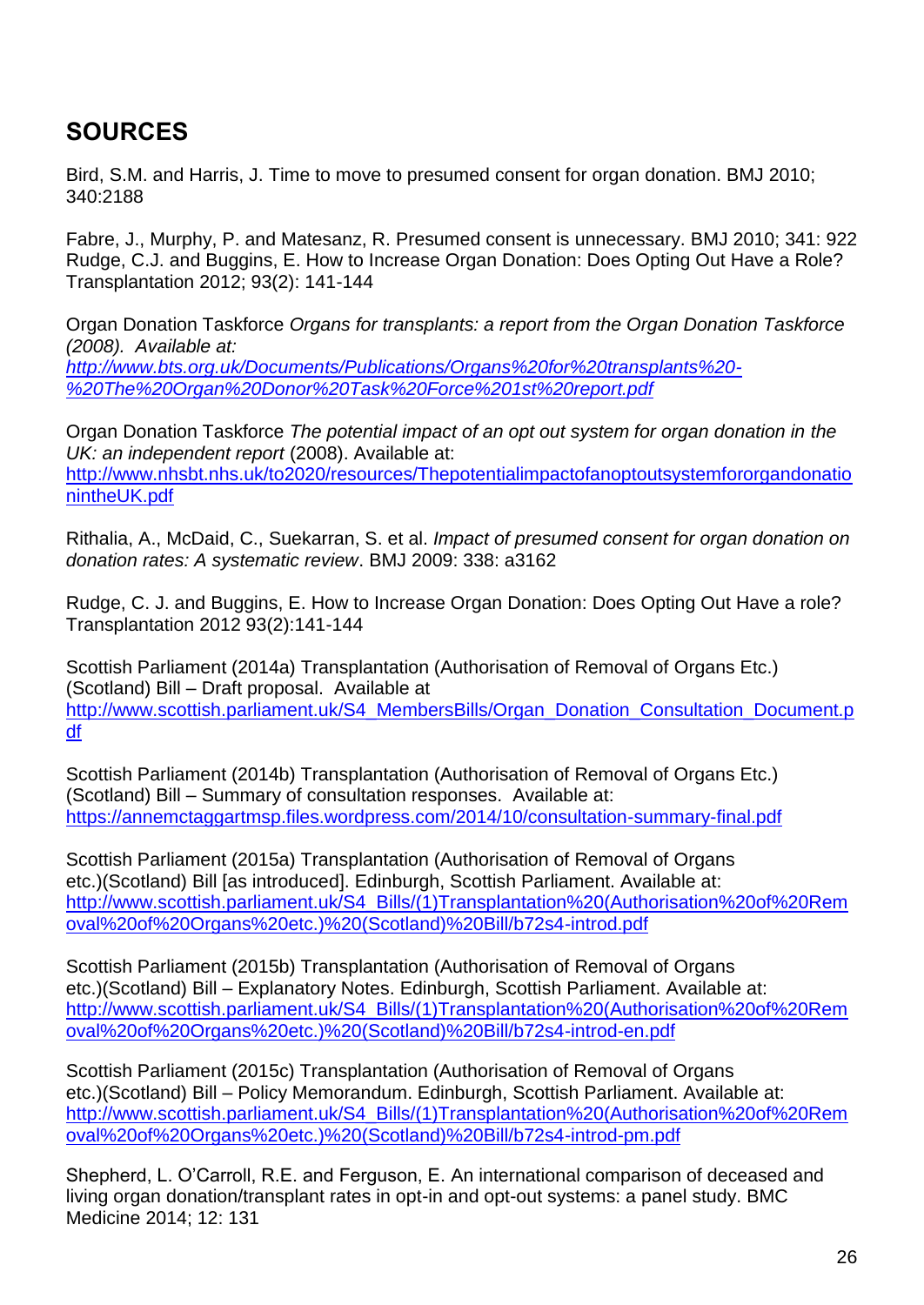# <span id="page-26-0"></span>**ANNEXE: PROCESS UNDER 2006 ACT (AS AMENDED BY BILL) TO ESTABLISH WHETHER ORGANS MAY LAWFULLY BE REMOVED FOR TRANSPLANTATION**